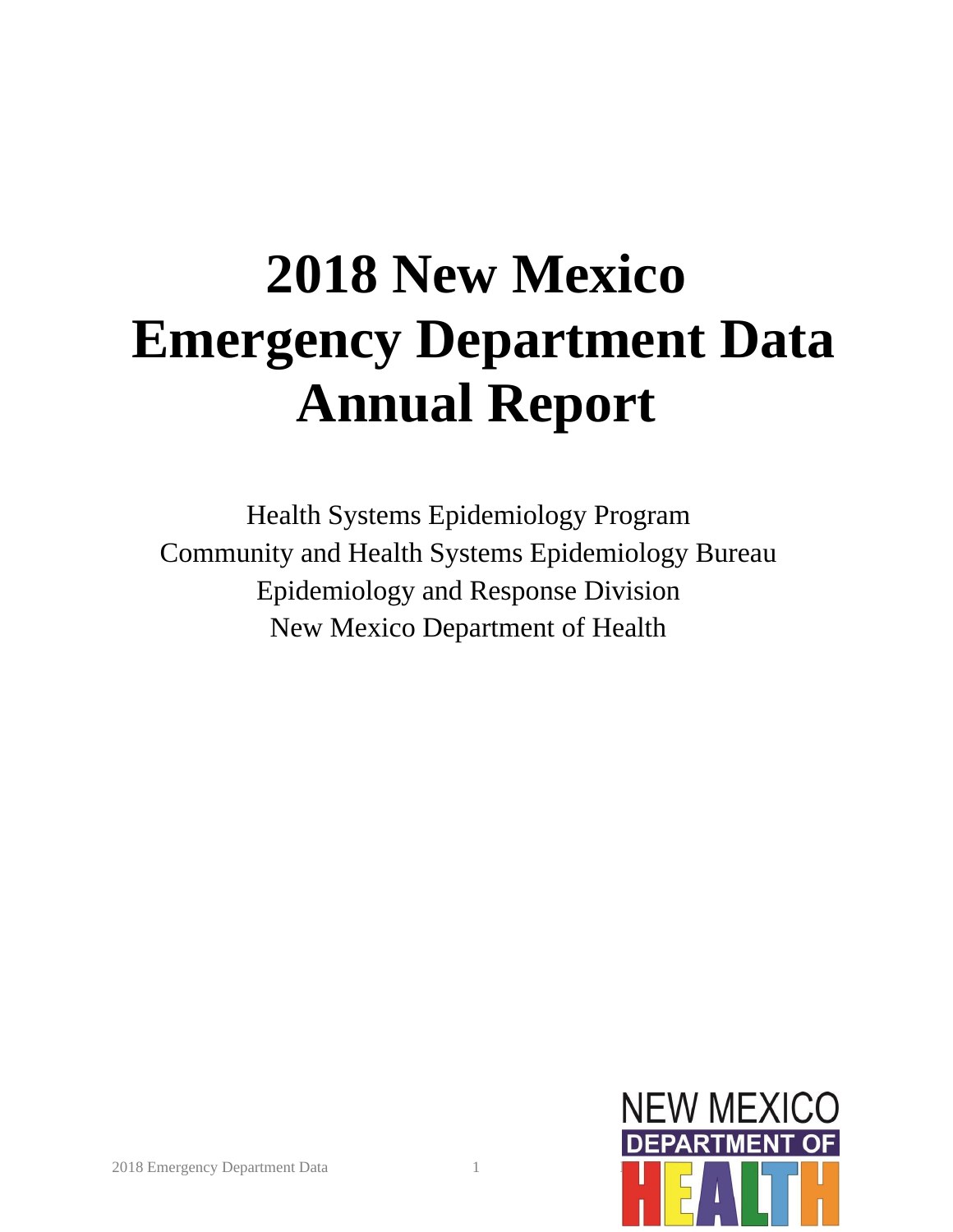## 2018 New Mexico Emergency Department Data Annual Report

*Report Prepared by:* Kenneth Geter, PhD Keaton Hughes, MPH Zhuang Yang, MS Lori Zigich, MPH

Health Systems Epidemiology Program Community and Health Systems Epidemiology Bureau Epidemiology and Response Division New Mexico Department of Health



Kathy M. Kunkel, Secretary Designate of Health Eric Chenier, Deputy Secretary of Health Michael Landen, MD, MPH, State Epidemiologist Heidi Krapfl, MS, Deputy Division Director of Programs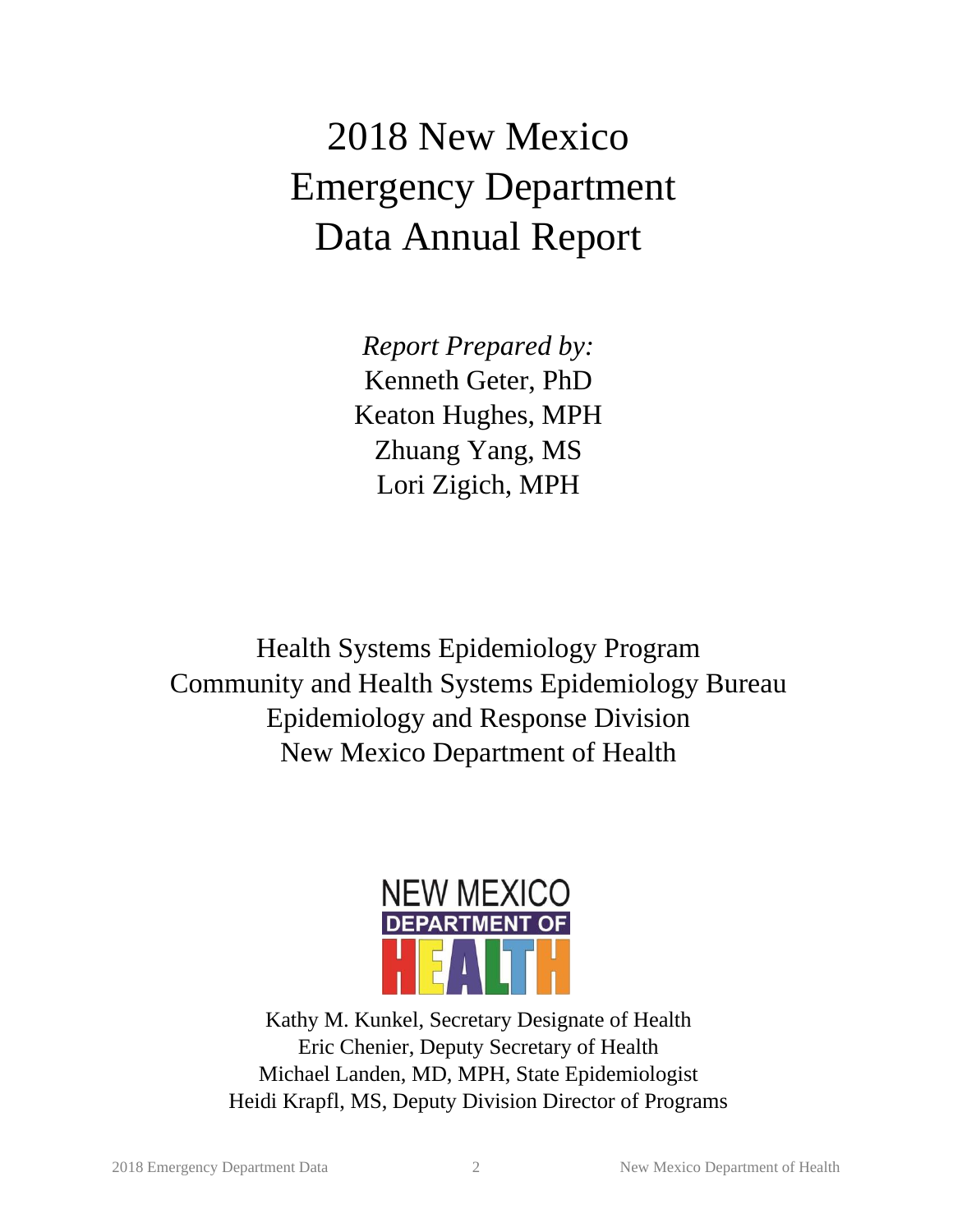### **Table of Contents**

| Table 1. Number of ED Visits and Percentage of Total Visits by Facility, NM, 2018  12     |  |
|-------------------------------------------------------------------------------------------|--|
|                                                                                           |  |
|                                                                                           |  |
|                                                                                           |  |
| Figure 3. Number of ED Visits by Health Region and Sex, NM, 2018 14                       |  |
|                                                                                           |  |
|                                                                                           |  |
| Figure 6. ED Visit Rates by Race/Ethnicity and Health Region, NM, 2018 15                 |  |
|                                                                                           |  |
|                                                                                           |  |
|                                                                                           |  |
|                                                                                           |  |
| Table 2. Number of ED Visits by Category of First-Listed Diagnosis and Sex, NM, 2018  17  |  |
| Table 3. ED Visit Rates by Category of First-Listed Diagnosis and Sex, NM, 2018 18        |  |
| Table 4. Number of ED Visits by Category of First-Listed Diagnosis and Age Group, NM,     |  |
| Table 5. ED Visit Rates by Category of First-Listed Diagnosis and Age Group, NM, 2018 20  |  |
| Table 6. Number of ED Visits by Category of First-Listed Diagnosis and Region, NM, 201821 |  |
| Table 7. ED Visit Rates by Category of First-Listed Diagnosis and Region, NM, 2018 22     |  |
|                                                                                           |  |
| Table 8. Number of Discharges by Discharge Status and Sex, NM, 2018  23                   |  |
|                                                                                           |  |
|                                                                                           |  |
| Figure 10. Rates for Acute ACSC by Type of Condition and Health Region, NM, 2018 24       |  |
|                                                                                           |  |
| Figure 12. Rates for Chronic ACSC by Type of Condition and Health Region, NM, 2018  25    |  |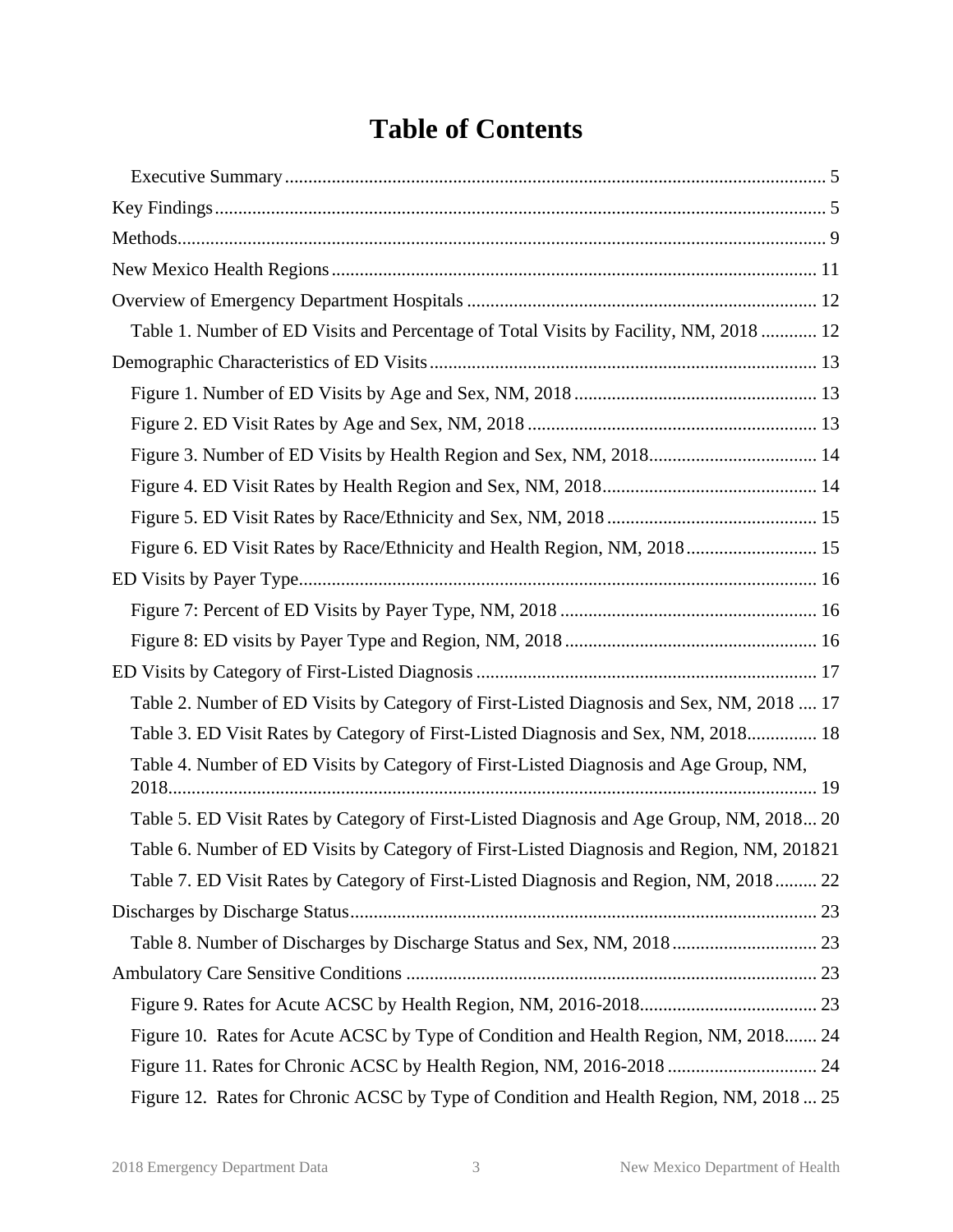| Figure 20. Rates for Heroin Overdose by Health Region, NM, 2016-2018 29        |  |
|--------------------------------------------------------------------------------|--|
|                                                                                |  |
|                                                                                |  |
| Figure 23. Rates for Motor Vehicle Injuries by Age Group and Sex, NM, 2018 31  |  |
| Figure 24. Rates for Motor Vehicle Injuries by Health Region, NM, 2016-2018 31 |  |
|                                                                                |  |
|                                                                                |  |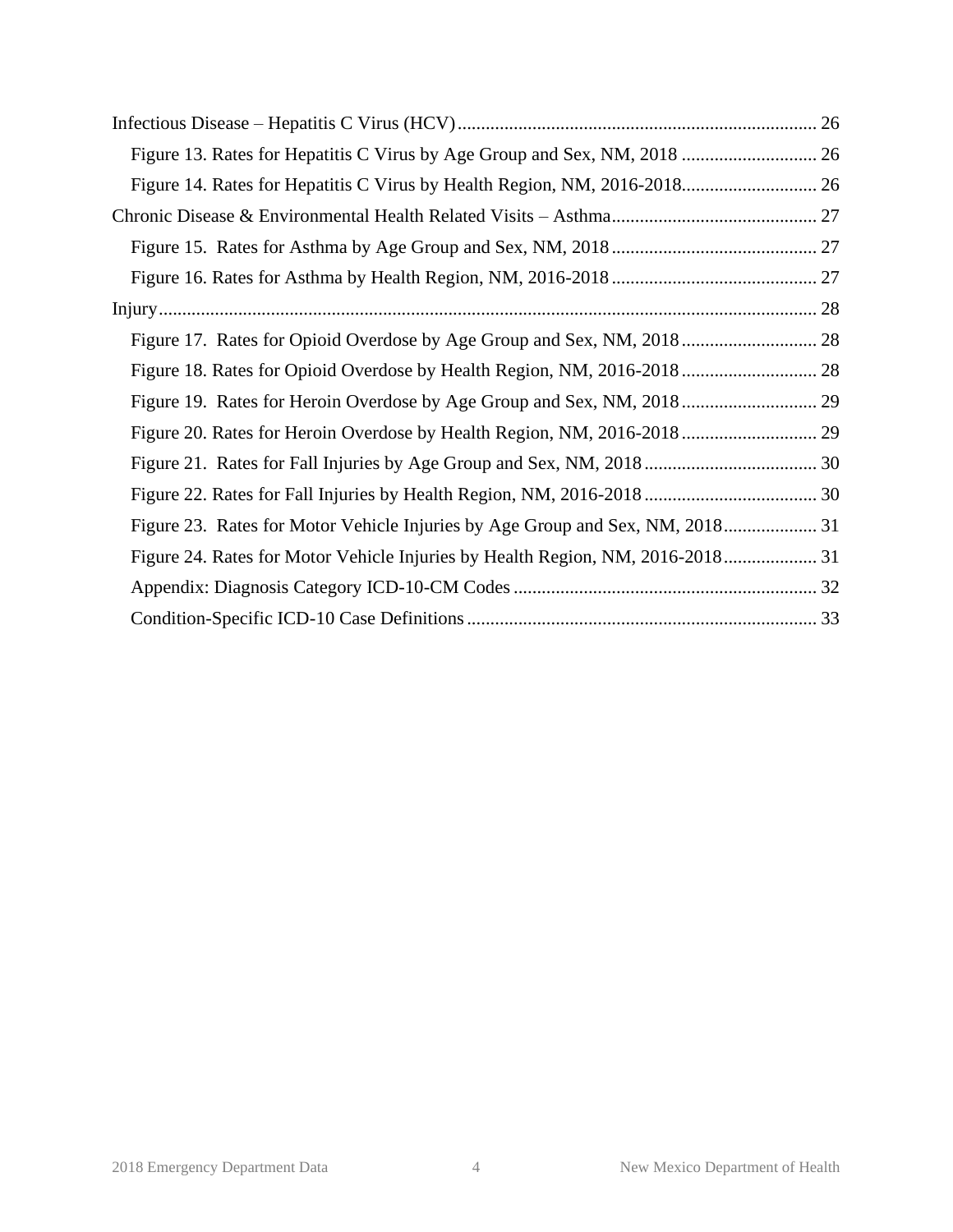<span id="page-4-0"></span>Executive Summary

This report presents overall New Mexico emergency department (ED) visit numbers, as well as rates by age, sex, race/ethnicity, and health region for NM residents. In 2018, 37 non-federal emergency departments reported emergency department data to the NMDOH. After record exclusion criteria were applied, 834,995 records remained for analysis.

Of the 834,995 reported ED visits, 54.3% were among females and 45.7% were among males. About 20% of all visits occurred among residents aged 65 years and older. The Southeast Region had the highest rate of New Mexico ED visits in 2018 (4,918.8 visits per 10,000 population).

#### **Key Findings**

#### <span id="page-4-1"></span>*Overview of Emergency Department Hospitals*

- All non-federal facilities reported data in 2018.
- Of the 37 reporting facilities, San Juan Regional Medical Center in Farmington had the highest number of Emergency Department (ED) visits, with 61,882 visits, representing 7.4% of the total ED visits for 2018.
- Union County General Hospital had the lowest number of ED visits, with 1,777 visits, representing 0.2% of the total ED visits for 2018.

#### *Demographic Characteristics of Emergency Department Visits*

- Except for ages younger than 15 years, females had higher rates of ED visits. The difference between females and males is greatest in ages 15-44 years, where females had a rate of 4,971.2 per 10,000 population, and males had a rate of 3,593.4 per 10,000 population.
- Ages 65 and over had the highest overall rate of ED visits, with a rate of 4,509.7 per 10,000 population.
- The Metro Region had the highest number of ED visits with 305,968 visits. The Northwest region had the lowest, with 93,915 visits.
- The Southeast Region had the highest rate of ED visits with a rate of 4,918.8 per 10,000 population. This region also had the greatest difference between female and male ED visit rates, with a rate of 5,615.3 per 10,000 population for females and 4,275.3 for males.
- Race/ethnicity was not included because of data validity issues.

#### *Emergency Department Visits by Payer Type*

• Medicaid represented the largest payer, covering 42.3% of ED visits. This was followed by Private Insurance with 22.1% and then Medicare with 21.8%. The percentage of Private Insurance visits increased slightly from 21.0% in 2017, while Medicare visits decreased slightly from 22.2% in 2017.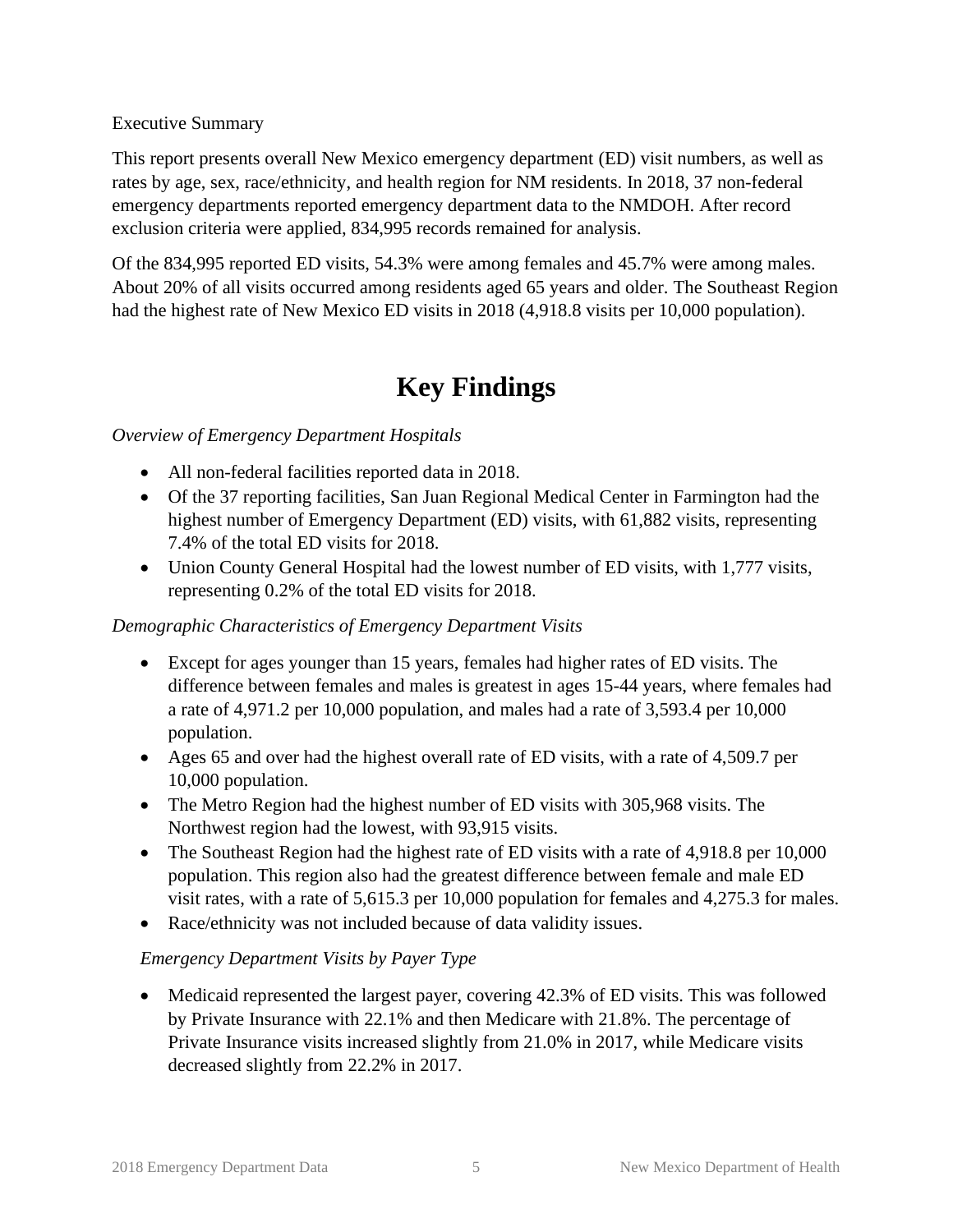• The Northwest Region had the highest percentage of Medicaid payments, with 52.9% of the total ED visits for that region covered by Medicaid. The Northeast Region had the lowest percentage of Medicaid payments, with 34.1%.

#### *Emergency Department Visits by Category of First-Listed Diagnosis*

- The highest number and the highest rates of ED visits was in the category of "Symptoms, signs and abnormal clinical and laboratory findings, not elsewhere classified" with 173,454 visits and a rate of 826.6 per 10,000 population. These visits include cases that are not otherwise specified or unknown etiology, cases requiring follow-up, or after extensive follow-up no specific diagnosis was made. This was followed by the category "Injury, poisoning and certain other consequences of external causes" with 161,017 visits and a rate of 779.8 per 10,000 population.
- The greatest difference in rates between males and females was in the category of "Symptoms, signs and abnormal clinical and laboratory findings, not elsewhere classified" with a rate of 698.8 per 10,000 population for males and 957.0 for females.
- By age group, "Symptoms, signs and abnormal clinical and laboratory findings, not elsewhere classified" had the highest rate in ages 65 and over with a rate of 954.7 per 10,000 population.
- By region, "Injury, poisoning and certain other consequences of external causes" had the highest category of first-listed diagnosis in the Southeast Region with a rate of 980.8 per 10,000 population.

#### *Acute and Chronic Ambulatory Care Sensitive Conditions (ACSC)*

- In 2018, acute rates were the highest in the Southwest Region. This rate increased significantly from 2017 to 2018 (135.2 to 158.3 per 10,000 population).
- Chronic rates were the highest in the Southeast Region. This rate decreased from 2017 to 2018 (121.8 to 116.7 per 10,000 population).
- The Northeast Region had the lowest rates in 2018 for both acute (90.3 per 10,000) population) and chronic (67.8 per 10,000 population) conditions.
- The highest acute condition rate in 2018 was for urinary tract infection. This was highest in the Southeast Region with a rate of 111.6 per 10,000 population.
- The lowest acute condition rate in 2018 was for dehydration. This rate was lowest in the Metro region, with a rate of 12.9 per 10,000 population.
- The highest chronic condition rate in 2018 was for hypertension. This rate was highest in the Southeast Region with a rate of 52.7 per 10,000 population.
- The lowest chronic condition rate in 2018 was for lower-extremity amputation among patients with diabetes. This rate was low across all regions with the highest rate in the Northwest Region at 2.4 per 10,000 population.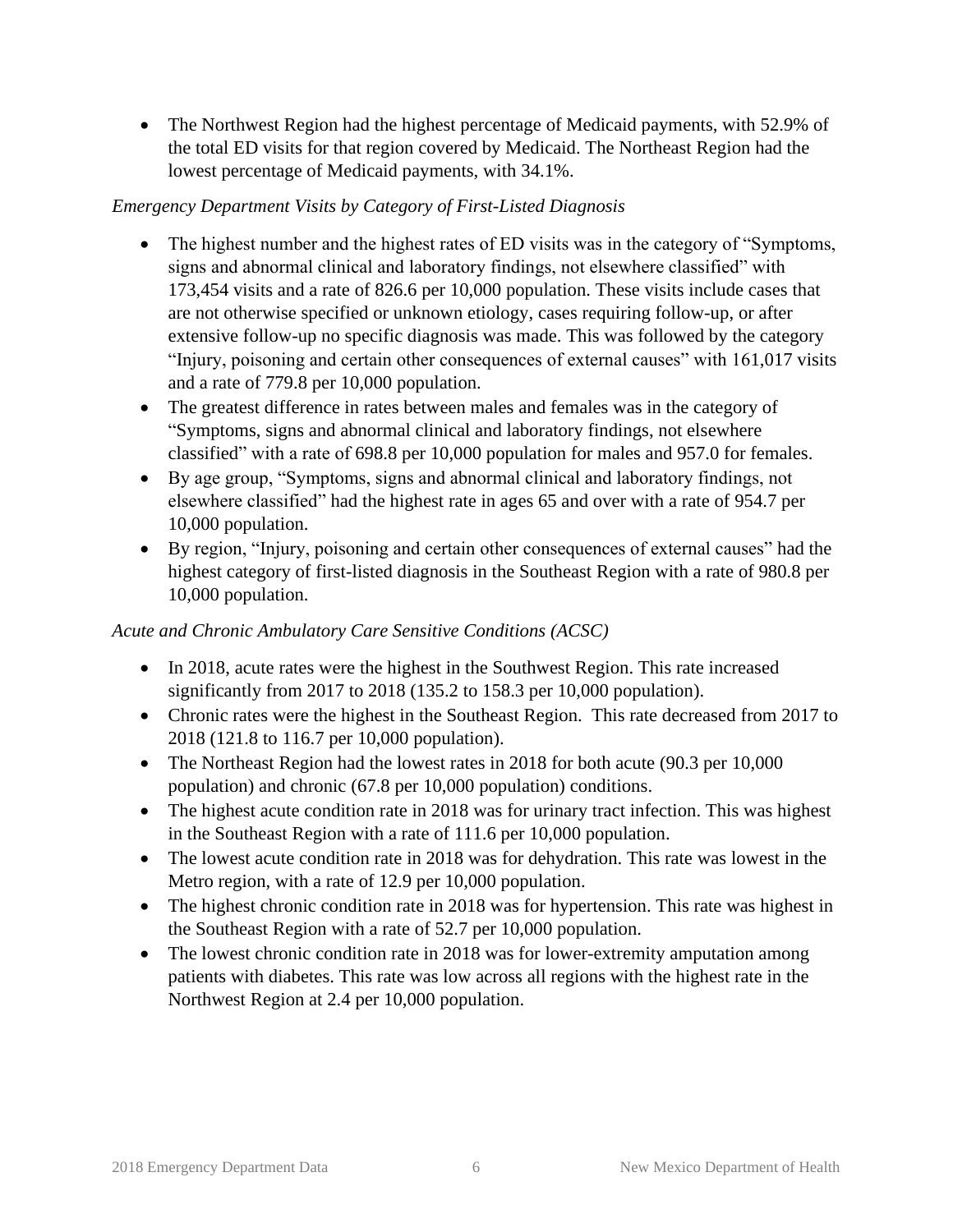#### *Infectious Disease – Hepatitis C Virus (HCV)*

- In 2018, a total of 5,679 ED visits occurred due HCV. Persons in the 45-64 age group had more emergency department visits with a diagnosis of HCV (49.7 visits per 10,000 population) than any other age group and males had higher visit rates than females across all the age groups (Figure 13).
- The Northeast Region had the highest rate in 2018, at 50.2 per 10,000 population, which was a 16% decrease from 2016 (58.0 per 10,000 population). The Northwest Region had the lowest rate, 11.5 per 10,000 population (Figure 14).
- Overall in 2018, the rate of ED visits related to HCV in New Mexico was 27.2 per 10,000 population, a decrease from 2017 (28.6 per 10,000 population) and from 2016 (29.4 per 10,000 population) (Figure 14).

#### *Chronic Disease & Environmental Health Related Visits – Asthma*

- In 2018, a total of 43,347 ED visits occurred due to asthma. Except for ages younger than 15 years, females accounted for higher ED visit rates than males. Persons in the 45-64 age group had a higher overall rate (262.6 per 10,000 population) than any other age group (Figure 15).
- From 2016 to 2018, the ED visits rates for the Northwest Region increased by 29.8% (248.2 per 10,000 population in 2016, 322.1 per 10,000 population in 2018). For the same period, the rates for the Southeast Region decreased by 22.8% (305.0 per 10,000 population in 2016, 248.3 per 10,000 population in 2018) (Figure 16).
- Overall in 2018, the rate of ED visits related to asthma in New Mexico was 213.9 per 10,000 population, an increase from 2017 (197.3 per 10,000 population) and from 2016 (208.0 per 10,000 population) (Figure 16).

#### *Injury – Opioid Overdose*

- In 2018, a total of 1,030 ED visits occurred due to an opioid overdose. Persons in the 15-44 age group had the highest rate (8.4 per 10,000 population) (Figure 17).
- For the period of 2016-2018, the Northeast Region had the highest rate in all three years, while the rates had decreased from 14.8 visits per 10,000 population in 2016 to 10.1 visits per 10,000 population in 2018 (Figure 18).
- Overall in 2018, the rate of ED visits related to opioids in New Mexico was 5.1 per 10,000 population, a decrease from 2017 (5.3 per 10,000 population) and from 2016 (6.2 per 10,000 population) (Figure 18).

#### *Injury – Heroin Overdose*

- In 2018, a total of 521 visits occurred due to a heroin overdose. Persons aged 15-44 years had significantly higher rate (5.3 per 10,000 population) compared with other age groups. No heroin overdose ED visits were reported for those aged less than 15 years (Figure 19).
- During 2017-2018, the ED visit rates for heroin overdose by health region stable. The Northeast Region has had the highest rate for the last three years, but compared with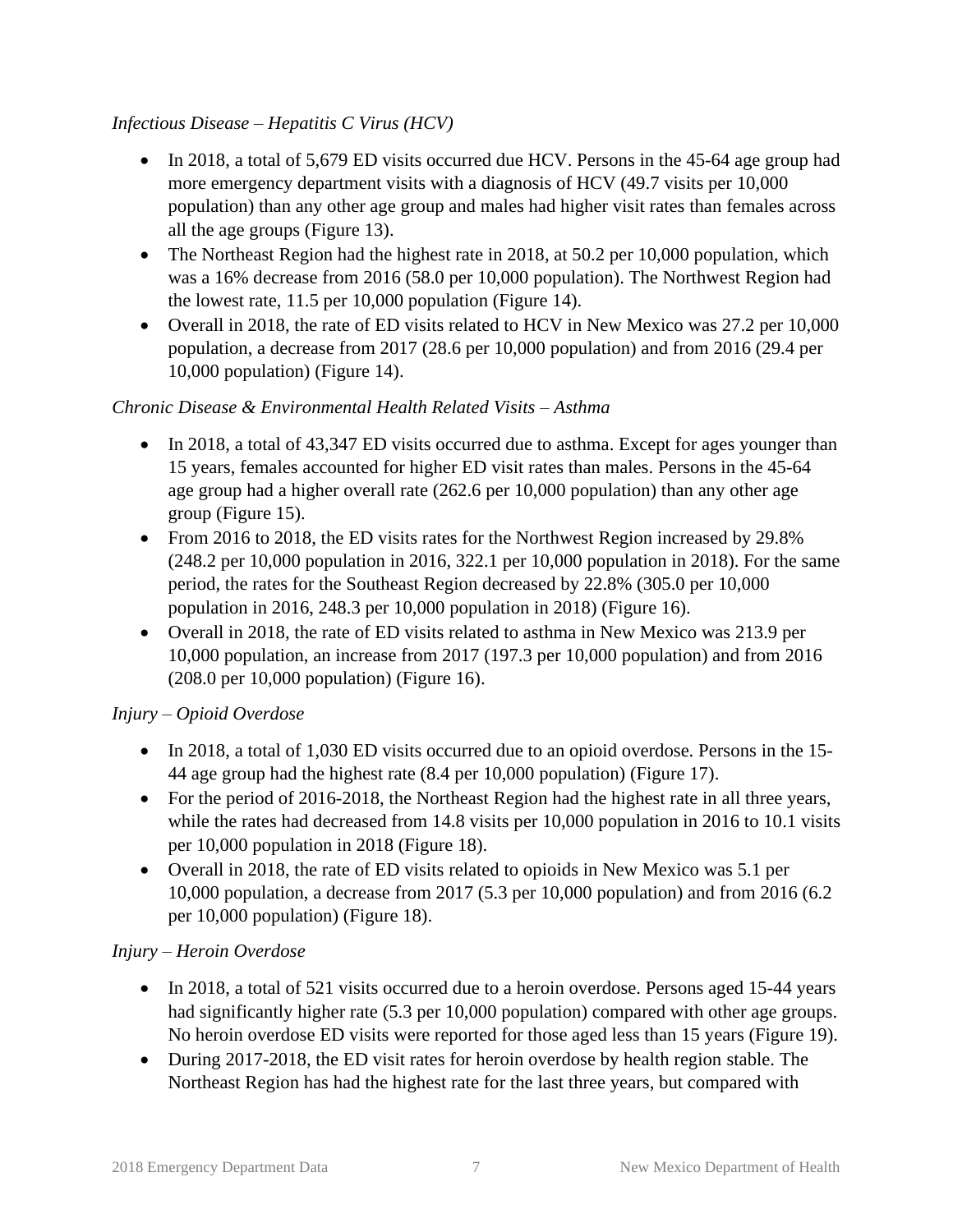2016, the rates in recent years have been lower (10.5 visits per 10,000 population in 2016, around 7 visits per 10,000 population in 2017 and 2018) (Figure 20).

• Overall in 2018, the rate of ED visits related to heroin in New Mexico was 2.7 per 10,000 population, a decrease from 2017 (2.9 per 10,000 population) and from 2016 (3.5 per 10,000 population) (Figure 20).

#### *Injury – Fall Injuries*

- In 2018, a total of 50,689 ED visits occurred due to fall injuries. Except for ages younger than 15 years, females had higher rates than males. People 65 years or older had the highest rates at 469.7 per 10,000 population. The second highest rate was for those aged less than 15 years, which was at 283.9 per 10,000 population (Figure 21).
- The Metro Region had significantly lower rates for 2018 (169.3 per 10,000 population) than other regions. For all five health regions, the rate for 2018 was higher than 2017 (Figure 22).
- Overall in 2018, the rate of ED visits related to falls in New Mexico was 230.5 per 10,000 population, an increase from 2017 (173.1 per 10,000 population), but a decrease from 2016 (270.8 per 10,000 population) (Figure 22).

#### *Injury – Motor Vehicle Injuries*

- In 2018, a total of 11,996 ED visits occurred due to motor vehicle injuries. Persons in the 15-44 age group had the highest rate, at 88.2 per 10,000 population, and females had higher rates than males across all four age groups (Figure 23).
- Except for the Northwest Region, which had shown a slight decrease in rates for 2016 2018, all other four health regions had the lowest rates in 2017 (Figure 24).
- Overall in 2017, the rate of ED visits related to motor vehicle injuries in New Mexico was 58.8 per 10,000 population, an increase from 2017 (46.6 per 10,000 population), but a decrease from 2016 (77.5 per 10,000 population) (Figure 24).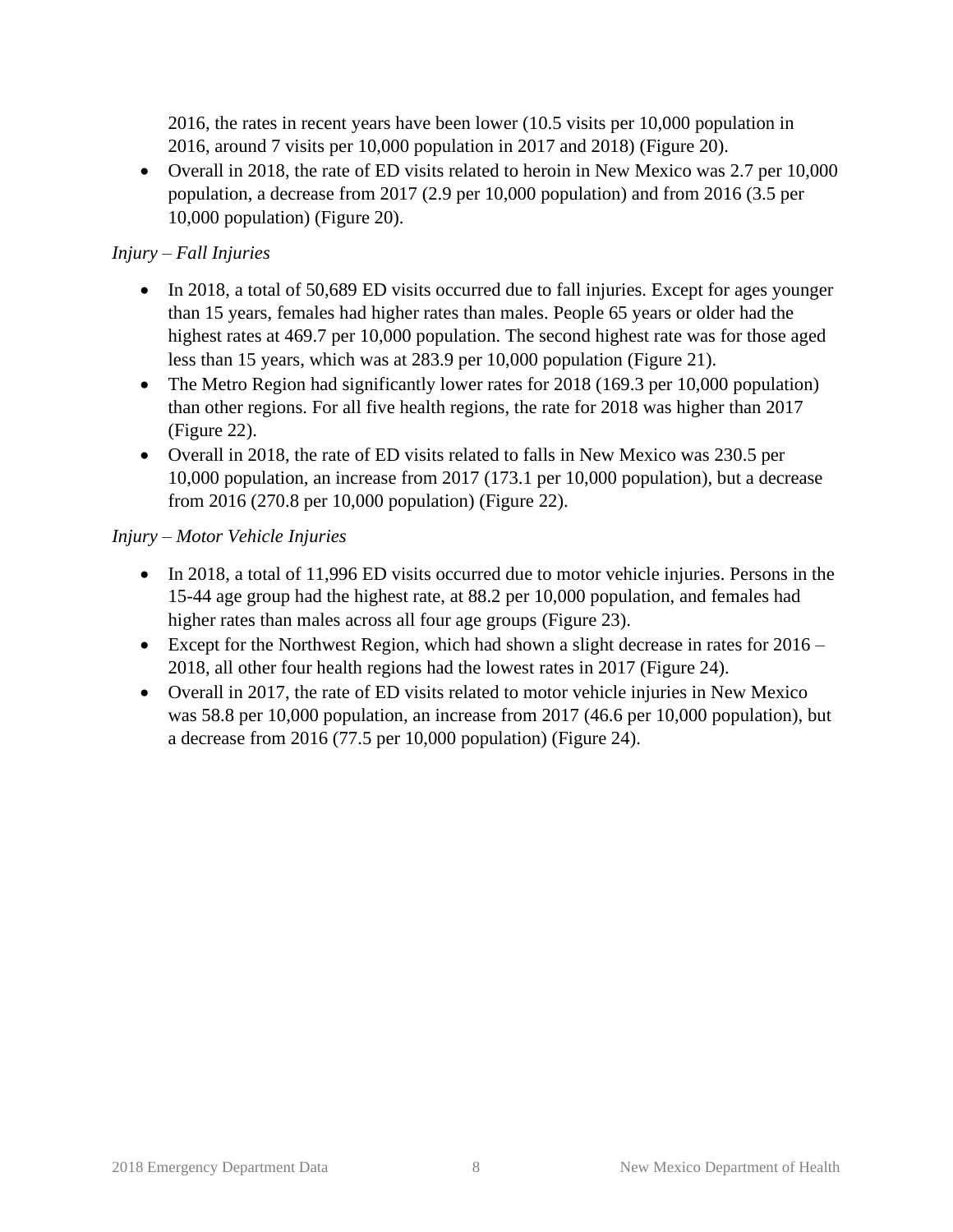#### **Methods**

<span id="page-8-0"></span>The New Mexico Public Health Act grants the New Mexico Department of Health the authority to "Investigate, control and abate the cause of disease" (Section 24-1-3C). Additional authority was enacted (NMAC 7.4.3.10) on April 30, 2009, which specifically requires that all non-federal emergency departments in the State of New Mexico report emergency department (ED) data to the NMDOH. The 2010-2018 ED data were requested annually via letter from all non-federal New Mexico emergency departments.

In this report, hospitalization discharge rates were calculated using the New Mexico 2018 population estimates, determined by NM Population Estimates, Geospatial and Population Studies (GPS) Program, University of New Mexico. Population estimates from UNM were recently updated in October 2018.

This report is intended to provide the general public and policy makers with an overview analysis of emergency department visits to non-federal emergency facilities in New Mexico. Although data were verified with the submitting hospital, all data and information presented in this report are as submitted by reporting emergency departments to the NMDOH. This report does not include any emergency department visits of New Mexico residents to facilities outside the New Mexico state border, Indian Health Service (IHS) facilities and the Veterans Affairs (VA) Hospital.

Some records were excluded from the data reported. As indicated in the table below, records with unknown zip codes (and therefore unknown health region), unknown sex, unknown age, and missing primary diagnosis codes were excluded. The exclusion criteria above are not mutually exclusive. For example, a record may have both unknown sex and unknown primary diagnosis.

| <b>Record Exclusion*</b>                                |         |  |  |  |
|---------------------------------------------------------|---------|--|--|--|
| <b>2018 ED</b>                                          |         |  |  |  |
| Total records collected:                                | 871,901 |  |  |  |
| Records with missing or unknown zip code/health region: | 34,270  |  |  |  |
| Records with missing age:                               | 1,954   |  |  |  |
| Records with missing primary diagnosis:                 | 713     |  |  |  |
| Records with missing or unknown sex:                    | 10      |  |  |  |
| Total records remaining for analysis:                   | 834,995 |  |  |  |

\*Note: The exclusion criteria above are not mutually exclusive. For example, a record may have both unknown sex and unknown primary diagnosis.

The Emergency Department diagnoses contained in the database were coded using the International Classification of Diseases, Tenth Revision, Clinical Modification (ICD-10-CM). Definitions: Definitions for diagnoses and procedures presented in this report may be found at http://www.cdc.gov/nchs/icd/icd10cm.htm.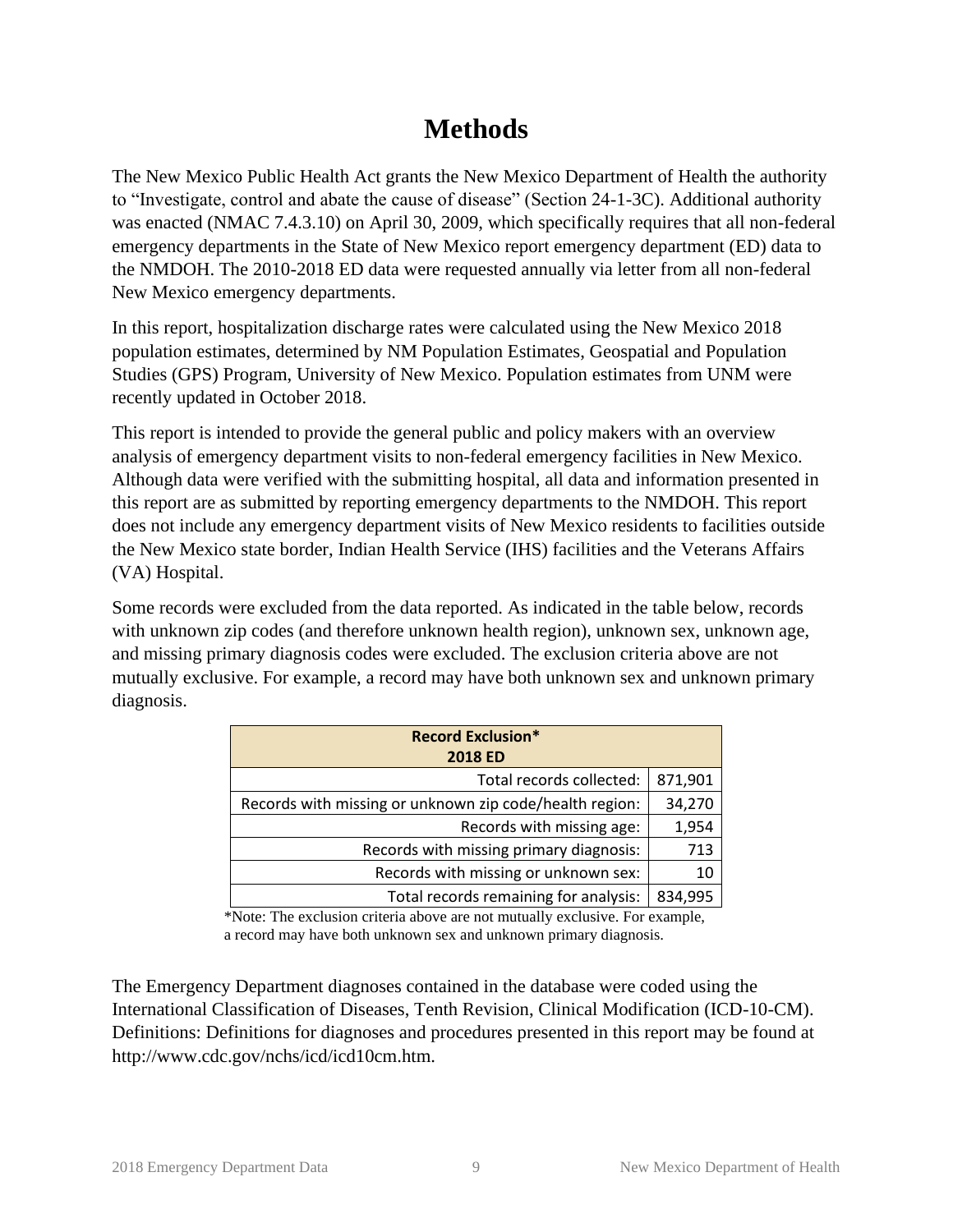Ambulatory Care Sensitive Conditions: High rates of ambulatory care sensitive conditions (ACSC) are an indication of a lack of access to, availability of, or quality of primary care services. Quality and availability of primary care services is illustrated by low rates of ACSC. ACSC are illnesses that can often be managed effectively on an outpatient basis and generally do not result in hospitalization if managed properly. These conditions commonly impact a significant number of people and often result in unnecessary hospitalizations. This causes health care costs to increase, which could be avoided through available, quality primary care. The Agency of Healthcare Quality and Research's (AHRQ) Prevention Quality Indicators calculation methods for hospitalizations were used for this analysis (http://www.qualityindicators.ahrq.gov/Modules/PQI\_TechSpec.aspx). The New Mexico Hospital Inpatient Discharge Database (NM-HIDD) for 2018 was used to calculate age-adjusted rates per 10,000 population for the ambulatory care sensitive conditions. It should be noted that the AHRQ rates are usually per 100,000 population; the rate per 10,000 was used here in order to be consistent with the other rate calculations.

Rate Calculations: all rates presented are per 10,000 population. Rates were age-adjusted to the 2000 U.S. standard population unless age groups are specified. If age groups are specified (4 age groups, <15, 15-44, 45-64, 65+ years), then age-specific rates are reported.

Limitations: Federal NM hospitals are not included in these data; therefore, data from Indian Health Service (IHS) facilities and the Veterans Affairs (VA) Hospital are not included. ED visits and rates in areas with large American Indian/Alaskan Native populations are lower than they would be if IHS hospital ED visit data were included. The NMDOH is exploring ways to include IHS and VA Hospital data in future reports. In addition, ED visits for NM residents to out of state hospitals are not included.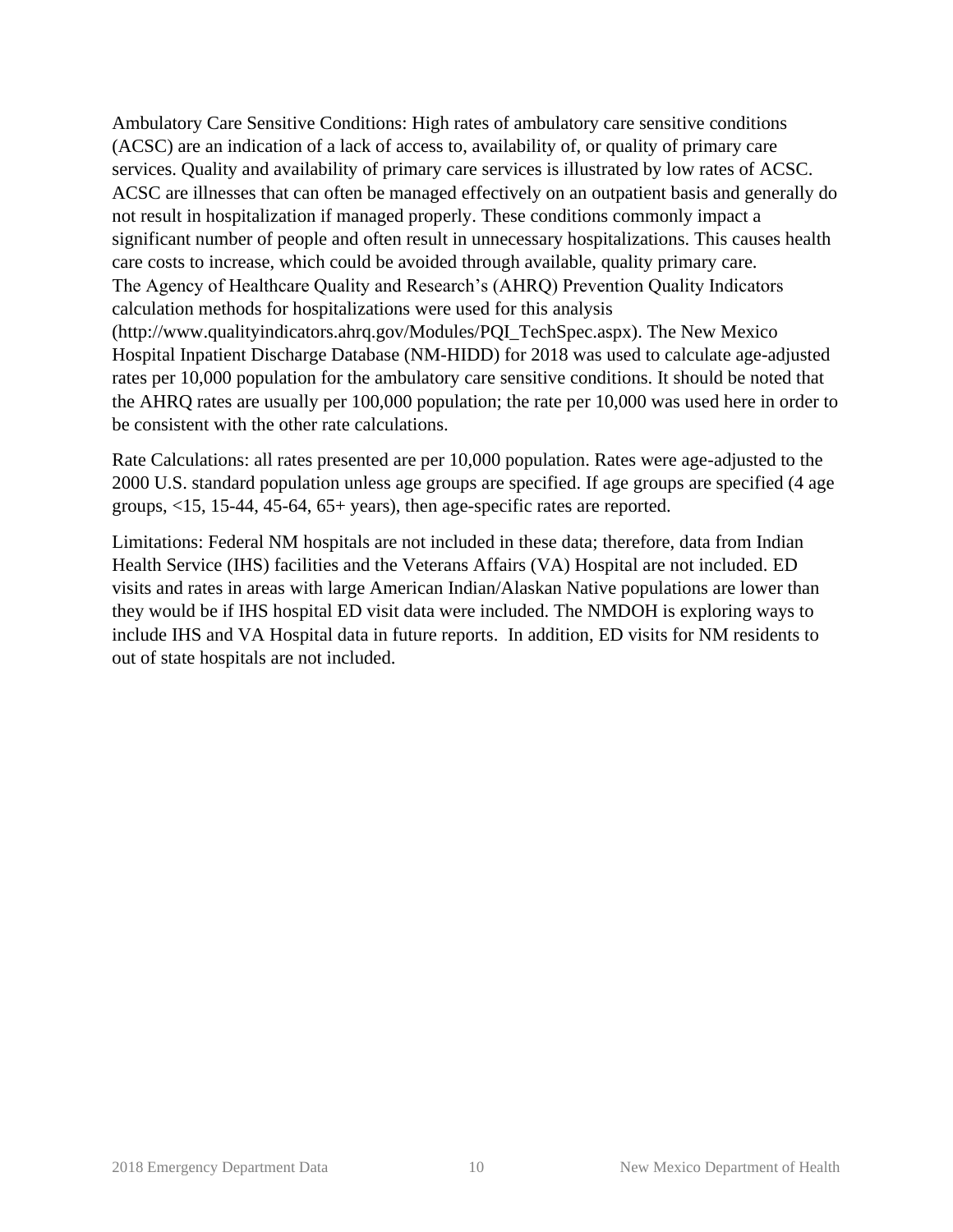<span id="page-10-0"></span>

### **New Mexico Health Regions**

**Northwest Region:** San Juan, McKinley, and Cibola counties

**Northeast Region:** Rio Arriba, Taos, Colfax, Union, Los Alamos, Santa Fe, Mora, San Miguel, Guadalupe, and Harding counties

**Metro Region:** Bernalillo, Sandoval, Torrance, and Valencia counties

**Southeast Region:** Quay, DeBaca, Curry, Lincoln, Roosevelt, Chaves, Eddy, and Lea counties **Southwest Region:** Catron, Socorro, Grant, Sierra, Hidalgo, Luna, Doña Ana, Otero counties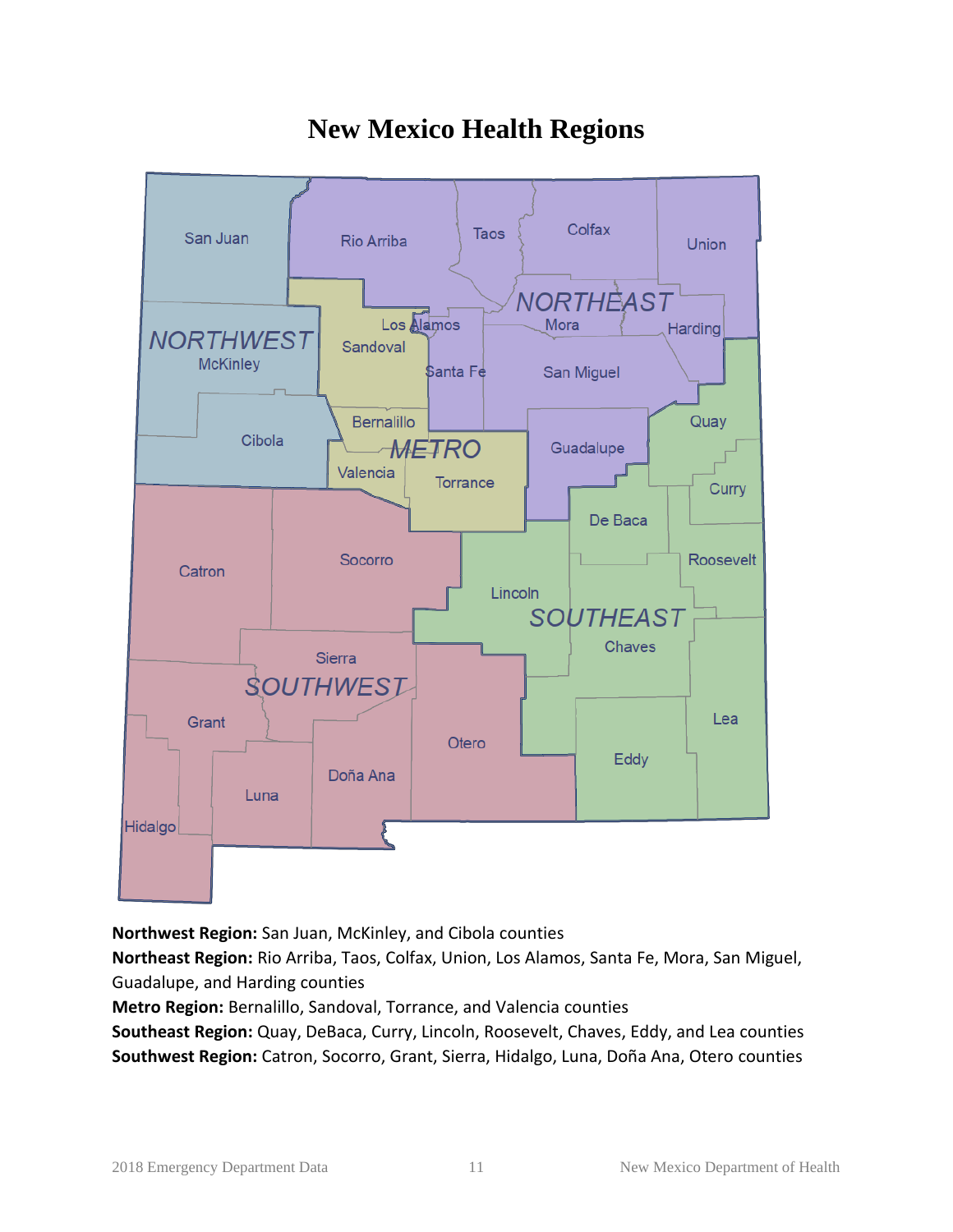#### **Overview of Emergency Department Hospitals**

| <b>Facility Name</b>                    | <b>Number of ED Visits</b> | % of Total |
|-----------------------------------------|----------------------------|------------|
| Alta Vista Regional Hospital            | 14,702                     | 1.8        |
| Artesia General Hospital                | 11,684                     | 1.4        |
| <b>Carlsbad Medical Center</b>          | 20,498                     | 2.5        |
| Christus St. Vincent Hospital           | 41,432                     | 5.0        |
| Cibola General Hospital                 | 9,677                      | 1.2        |
| Dr. Dan C. Trigg Memorial Hospital      | 4,295                      | 0.5        |
| Eastern Nm Medical Center               | 28,219                     | 3.4        |
| Gerald Champion Regional Medical Center | 27,559                     | 3.3        |
| Gila Regional Medical Center            | 15,523                     | 1.9        |
| <b>Guadalupe County Hospital</b>        | 3,987                      | 0.5        |
| <b>Holy Cross Hospital</b>              | 11,689                     | 1.4        |
| Lea Regional Hospital                   | 18,772                     | 2.2        |
| Lincoln County Medical Center           | 12,626                     | 1.5        |
| Los Alamos Medical Center               | 7,962                      | 1.0        |
| Lovelace Health System - Downtown       | 39,227                     | 4.7        |
| Lovelace Health System - Westside       | 18,520                     | 2.2        |
| Lovelace Health System - Women's        | 33,597                     | 4.0        |
| <b>Memorial Medical Center</b>          | 36,434                     | 4.4        |
| Mimbres Memorial Hospital               | 13,490                     | 1.6        |
| Miners' Colfax Medical Center           | 4,937                      | 0.6        |
| Mountain View Regional Medical Center   | 49,350                     | 5.9        |
| Nor - Lea General Hospital              | 10,136                     | 1.2        |
| Plains Regional Medical Center          | 30,680                     | 3.7        |
| Presbyterian - Espanola Hospital        | 26,713                     | 3.2        |
| Presbyterian - Kaseman Hospital         | 45,253                     | 5.4        |
| Presbyterian Main Hospital              | 59,991                     | 7.2        |
| Presbyterian Rust Hospital              | 41,250                     | 4.9        |
| Presbyterian Santa Fe Medical Center*   | 3,298                      | 0.4        |
| Rehoboth McKinley Hospital              | 17,894                     | 2.1        |
| Roosevelt General Hospital              | 5,861                      | 0.7        |
| Lovelace Roswell Regional Hospital      | 12,345                     | 1.5        |
| San Juan Regional Medical Center        | 61,882                     | 7.4        |
| Sierra Vista Hospital                   | 6,573                      | 0.8        |
| Socorro General Hospital                | 9,451                      | 1.1        |
| <b>Union County General Hospital</b>    | 1,777                      | 0.2        |
| <b>UNM - Sandoval Medical Center</b>    | 16,949                     | 2.0        |
| <b>UNM - University Hospital</b>        | 60,762                     | 7.3        |

<span id="page-11-1"></span><span id="page-11-0"></span>Table 1. Number of ED Visits and Percentage of Total Visits by Facility, NM, 2018

\*Presbyterian Santa Fe Medical Center opened August of 2018. As a result, the data are not representative of an entire year.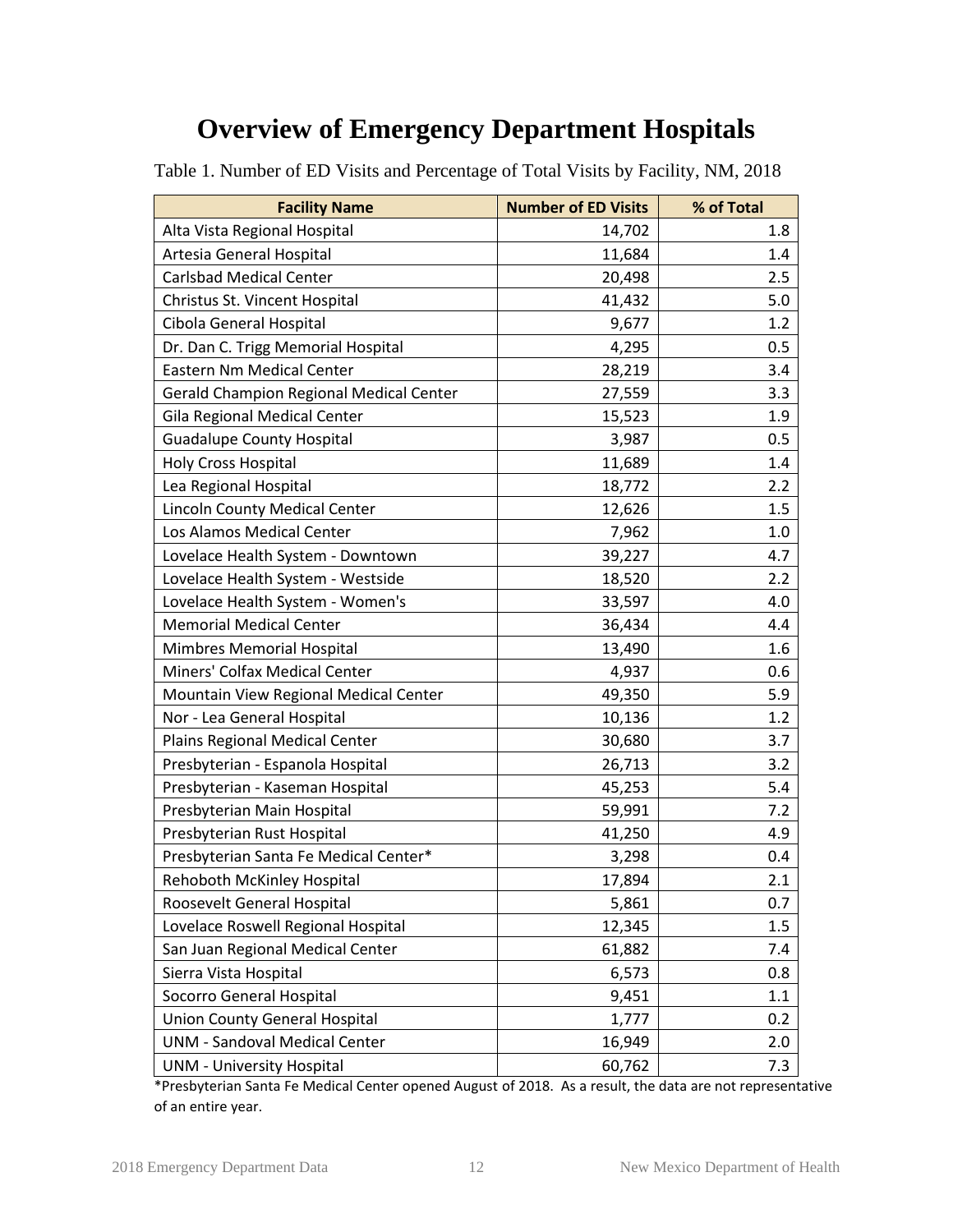### **Demographic Characteristics of ED Visits**



<span id="page-12-1"></span><span id="page-12-0"></span>Figure 1. Number of ED Visits by Age and Sex, NM, 2018

<span id="page-12-2"></span>Figure 2. ED Visit Rates by Age and Sex, NM, 2018

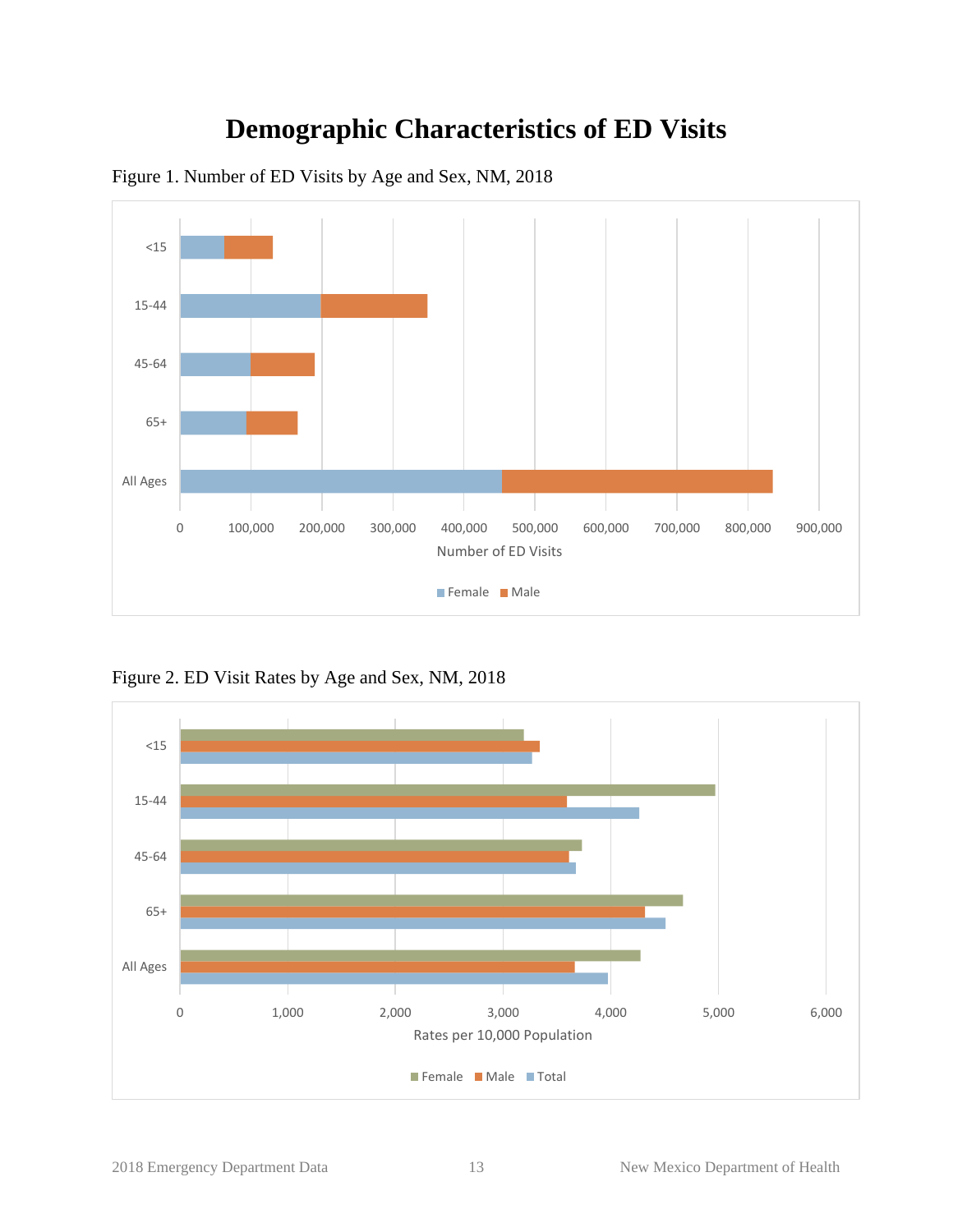### **Demographic Characteristics of ED Visits**



<span id="page-13-0"></span>Figure 3. Number of ED Visits by Health Region and Sex, NM, 2018

<span id="page-13-1"></span>Figure 4. ED Visit Rates by Health Region and Sex, NM, 2018

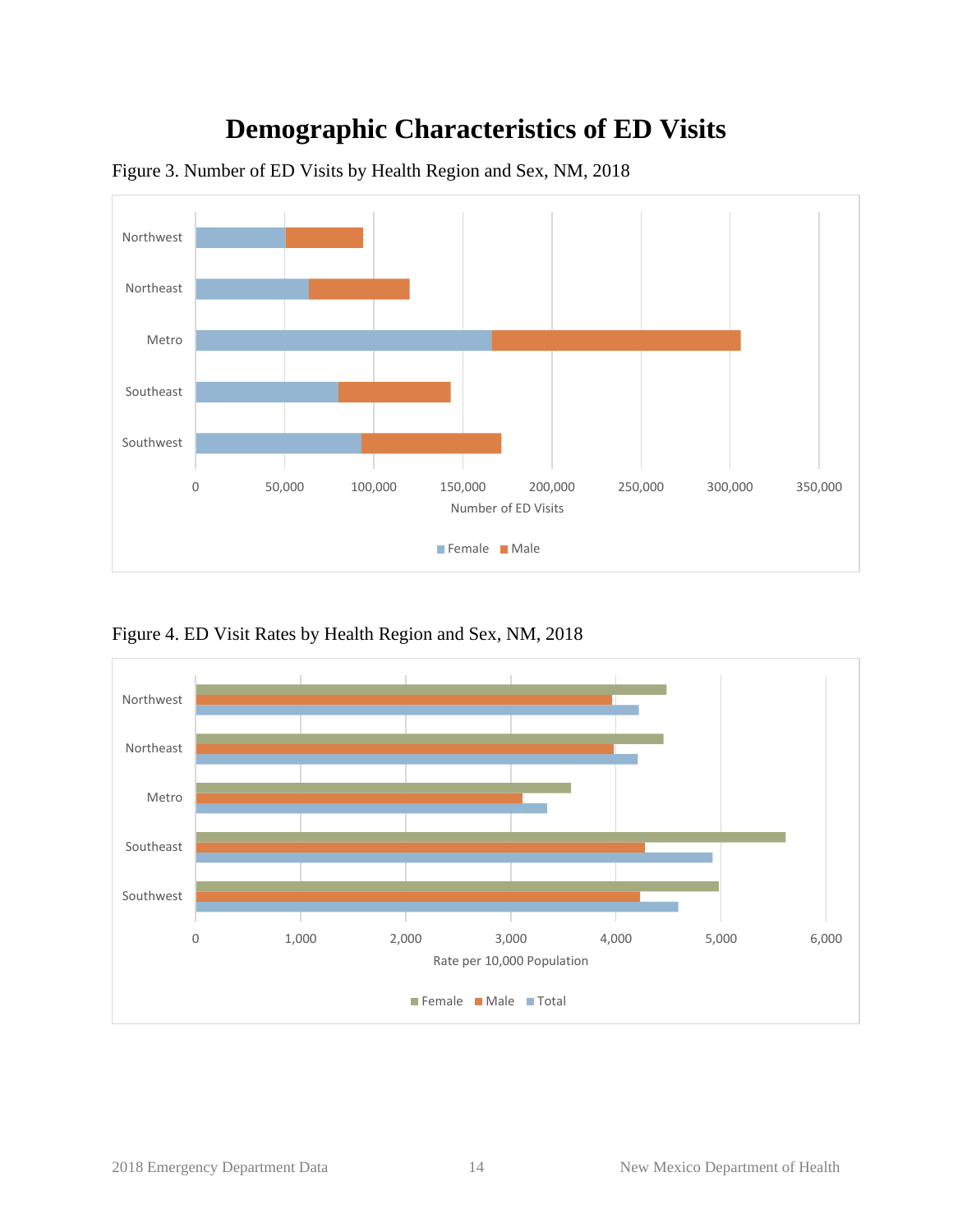### **Demographic Characteristics of ED Visits**



<span id="page-14-0"></span>Figure 5. ED Visit Rates by Race/Ethnicity and Sex, NM, 2018

<span id="page-14-1"></span>Figure 6. ED Visit Rates by Race/Ethnicity and Health Region, NM, 2018

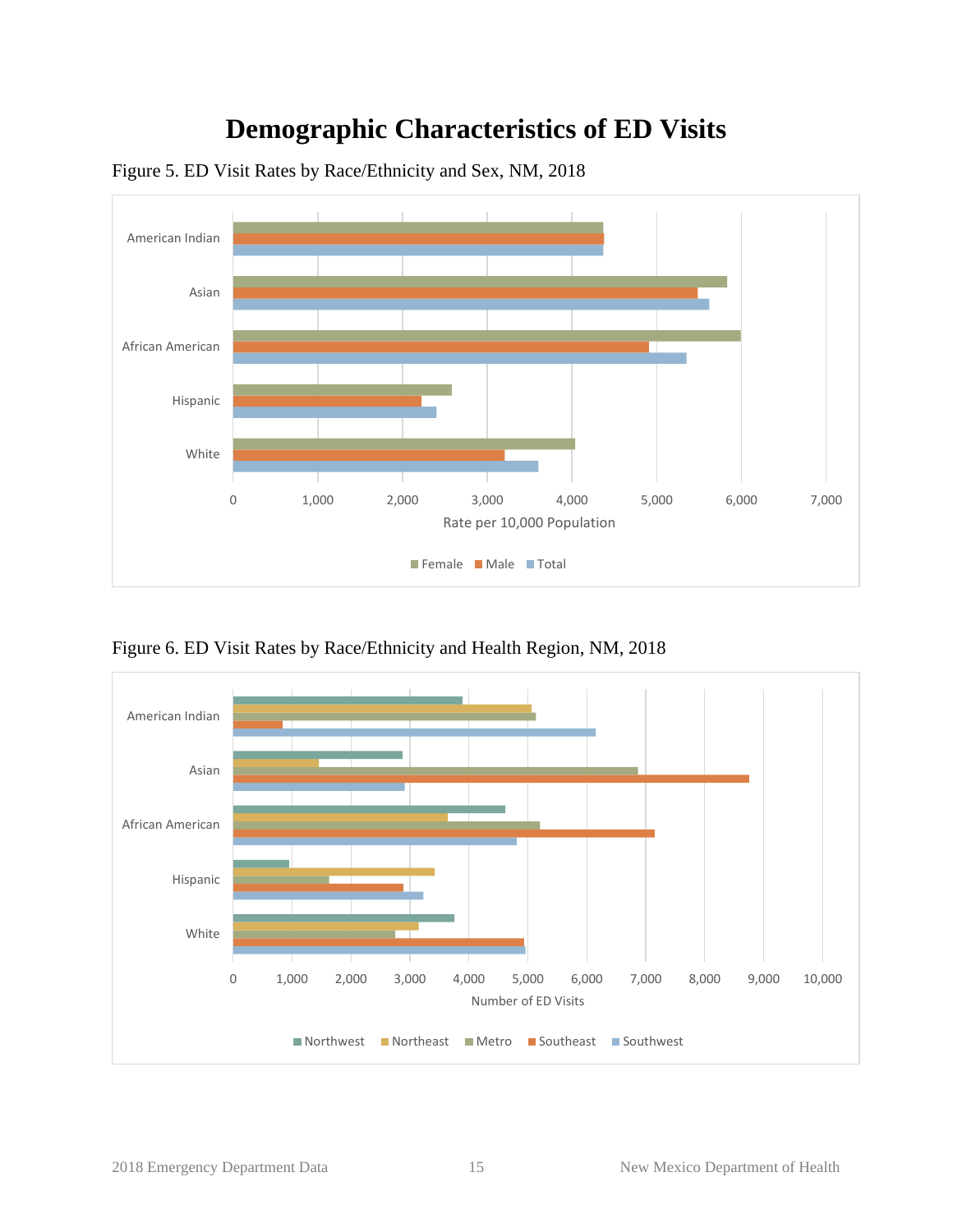### **ED Visits by Payer Type**



<span id="page-15-1"></span><span id="page-15-0"></span>

<span id="page-15-2"></span>Figure 8: Number of ED visits by Payer Type and Region, NM, 2018

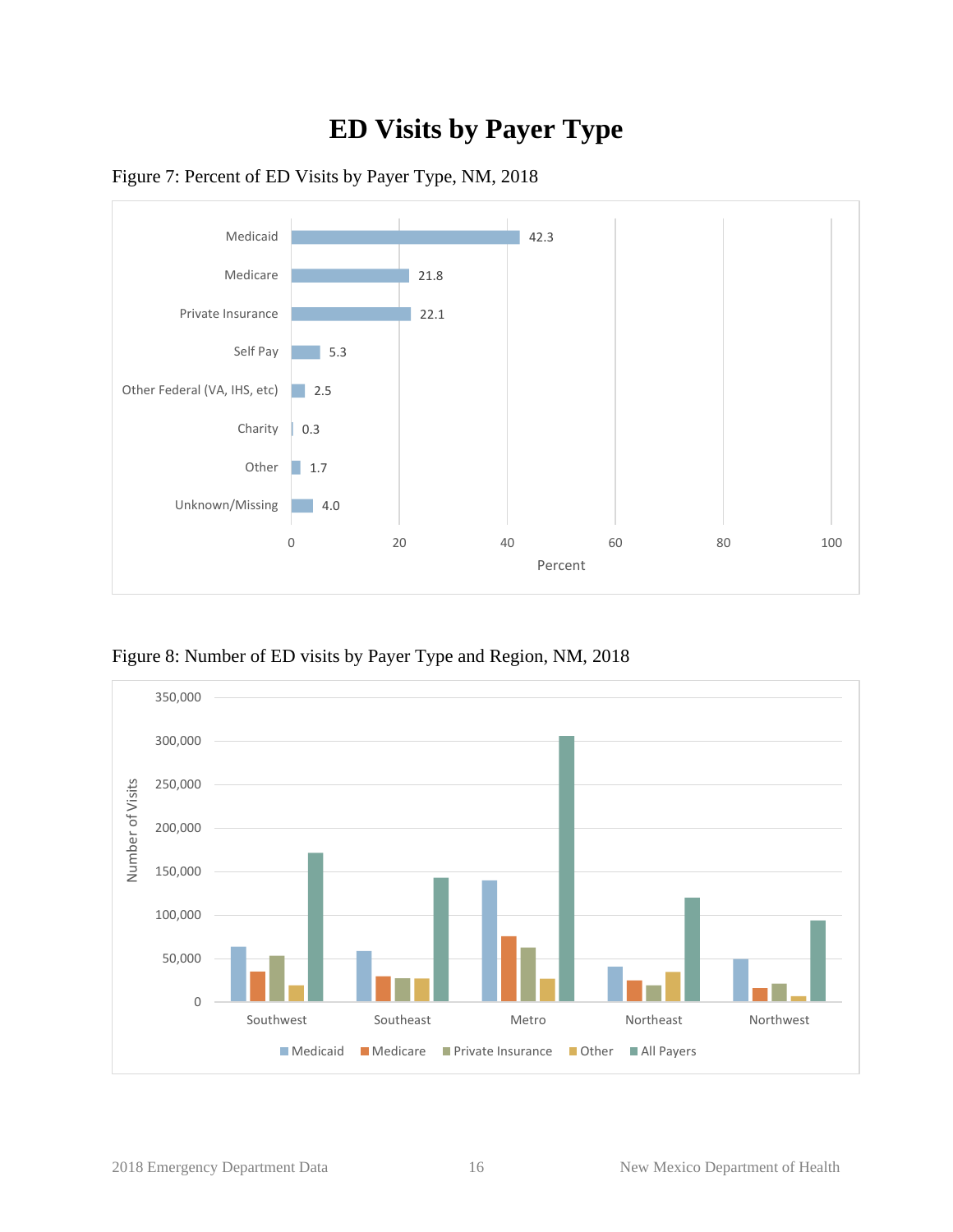<span id="page-16-1"></span><span id="page-16-0"></span>

| Table 2. Number of ED Visits by Category of First-Listed Diagnosis and Sex, NM, 2018 |  |
|--------------------------------------------------------------------------------------|--|
|--------------------------------------------------------------------------------------|--|

| <b>Category of First-Listed Diagnosis</b>                 | <b>Males</b> | <b>Females</b> | <b>Total</b> |
|-----------------------------------------------------------|--------------|----------------|--------------|
| Symptoms, signs and abnormal clinical and laboratory      |              |                |              |
| findings, not elsewhere classified                        | 72,811       | 100,643        | 173,454      |
| Injury, poisoning and certain other consequences of       |              |                |              |
| external causes                                           | 83,415       | 77,602         | 161,017      |
| Diseases of the respiratory system                        | 40,177       | 49,220         | 89,397       |
| Diseases of the musculoskeletal system and connective     |              |                |              |
| tissue                                                    | 25,497       | 31,485         | 56,982       |
| Diseases of the digestive system                          | 26,421       | 29,907         | 56,328       |
| Mental, behavioral and neurodevelopmental disorders       | 29,905       | 19,426         | 49,331       |
| Diseases of the genitourinary system                      | 13,934       | 33,143         | 47,077       |
| Diseases of the circulatory system                        | 17,559       | 17,040         | 34,599       |
| Certain infectious and parasitic diseases                 | 14,915       | 17,245         | 32,160       |
| Diseases of the skin and subcutaneous tissue              | 14,951       | 14,316         | 29,267       |
| Diseases of the nervous system                            | 9,148        | 14,801         | 23,949       |
| Factors influencing health status and contact with health |              |                |              |
| services                                                  | 12,111       | 9,982          | 22,093       |
| Pregnancy, childbirth and the puerperium                  | 0            | 16,063         | 16,063       |
| Endocrine, nutritional and metabolic diseases             | 7,080        | 7,632          | 14,712       |
| Diseases of the ear and mastoid process                   | 6,528        | 7,663          | 14,191       |
| Diseases of the eye and adnexa                            | 3,390        | 3,407          | 6,797        |
| Diseases of the blood and blood-forming organs and        |              |                |              |
| certain disorders involving the immune mechanism          | 1,166        | 1,676          | 2,842        |
| Neoplasms                                                 | 1,265        | 1,318          | 2,583        |
| Certain conditions originating in the perinatal period    | 333          | 291            | 624          |
| Congenital malformations, deformations and                |              |                |              |
| chromosomal abnormalities                                 | 136          | 119            | 255          |
| Total*                                                    | 381,340      | 453,655        | 834,995      |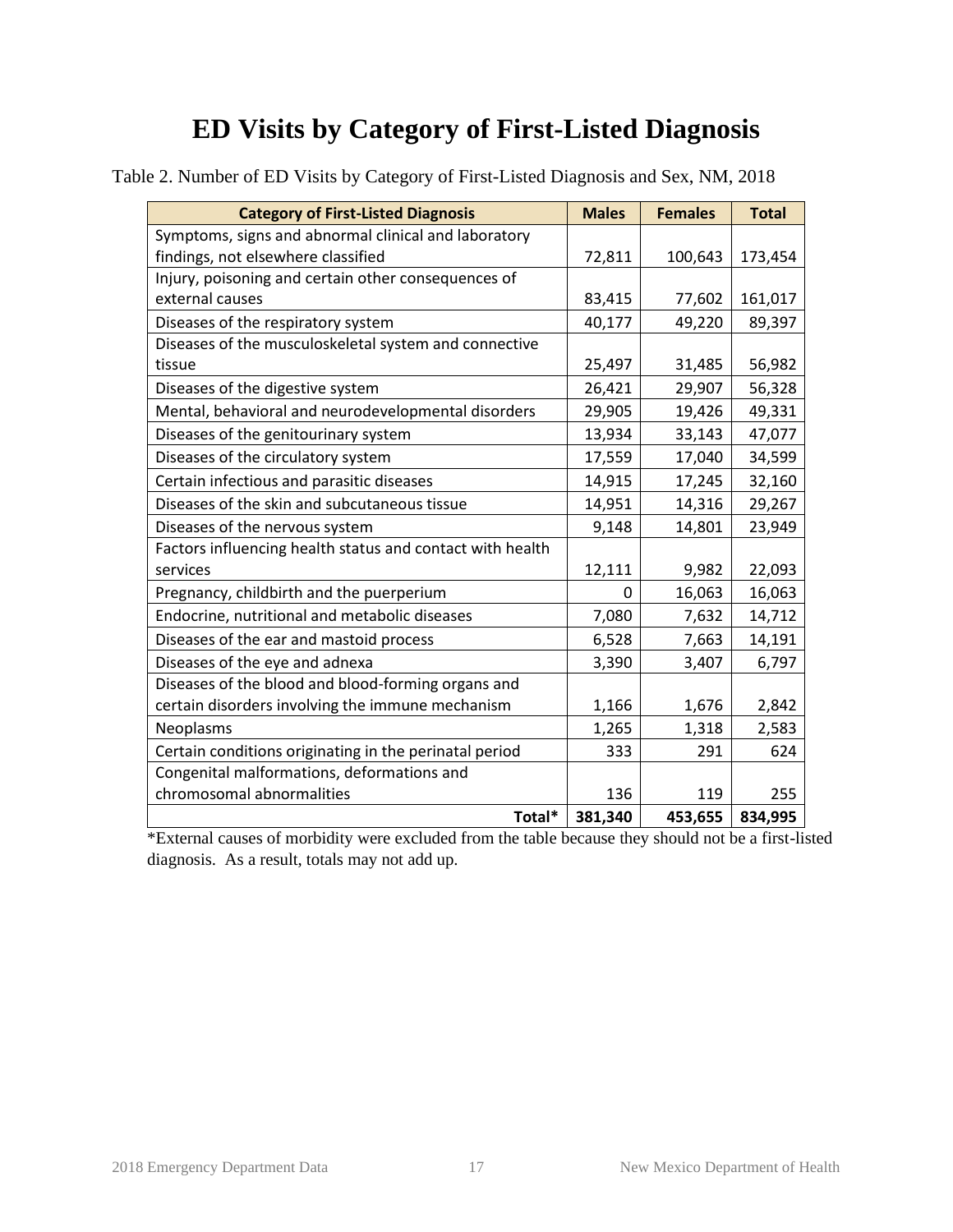<span id="page-17-0"></span>Table 3. ED Visit Rates (visits per 10,000 population) by Category of First-Listed Diagnosis and Sex, NM, 2018

| <b>Category of First-Listed Diagnosis</b>                 | <b>Males</b> | <b>Females</b> | <b>Total</b> |
|-----------------------------------------------------------|--------------|----------------|--------------|
| Symptoms, signs and abnormal clinical and laboratory      |              |                |              |
| findings, not elsewhere classified                        | 699          | 957            | 827          |
| Injury, poisoning and certain other consequences of       |              |                |              |
| external causes                                           | 818          | 738            | 780          |
| Diseases of the respiratory system                        | 392          | 478            | 434          |
| Diseases of the musculoskeletal system and connective     |              |                |              |
| tissue                                                    | 245          | 290            | 268          |
| Diseases of the digestive system                          | 253          | 276            | 264          |
| Mental, behavioral and neurodevelopmental disorders       | 301          | 197            | 249          |
| Diseases of the genitourinary system                      | 129          | 318            | 222          |
| Certain infectious and parasitic diseases                 | 143          | 161            | 152          |
| Diseases of the skin and subcutaneous tissue              | 148          | 141            | 144          |
| Diseases of the circulatory system                        | 151          | 132            | 141          |
| Diseases of the nervous system                            | 87           | 143            | 115          |
| Factors influencing health status and contact with health |              |                |              |
| services                                                  | 119          | 99             | 109          |
| Pregnancy, childbirth and the puerperium                  | 0            | 165            | 80           |
| Diseases of the ear and mastoid process                   | 66           | 78             | 72           |
| Endocrine, nutritional and metabolic diseases             | 66           | 67             | 66           |
| Diseases of the eye and adnexa                            | 33           | 33             | 33           |
| Diseases of the blood and blood-forming organs and        |              |                |              |
| certain disorders involving the immune mechanism          | 10           | 15             | 12           |
| Neoplasms                                                 | 11           | 11             | 11           |
| Missing primary diagnosis                                 | 6            | 6              | 6            |
| Certain conditions originating in the perinatal period    | 3            | 3              | 3            |
| Congenital malformations, deformations and                |              |                |              |
| chromosomal abnormalities                                 | $\mathbf{1}$ | $\mathbf{1}$   | $\mathbf{1}$ |
| Total*                                                    | 3,682        | 4,308          | 3,989        |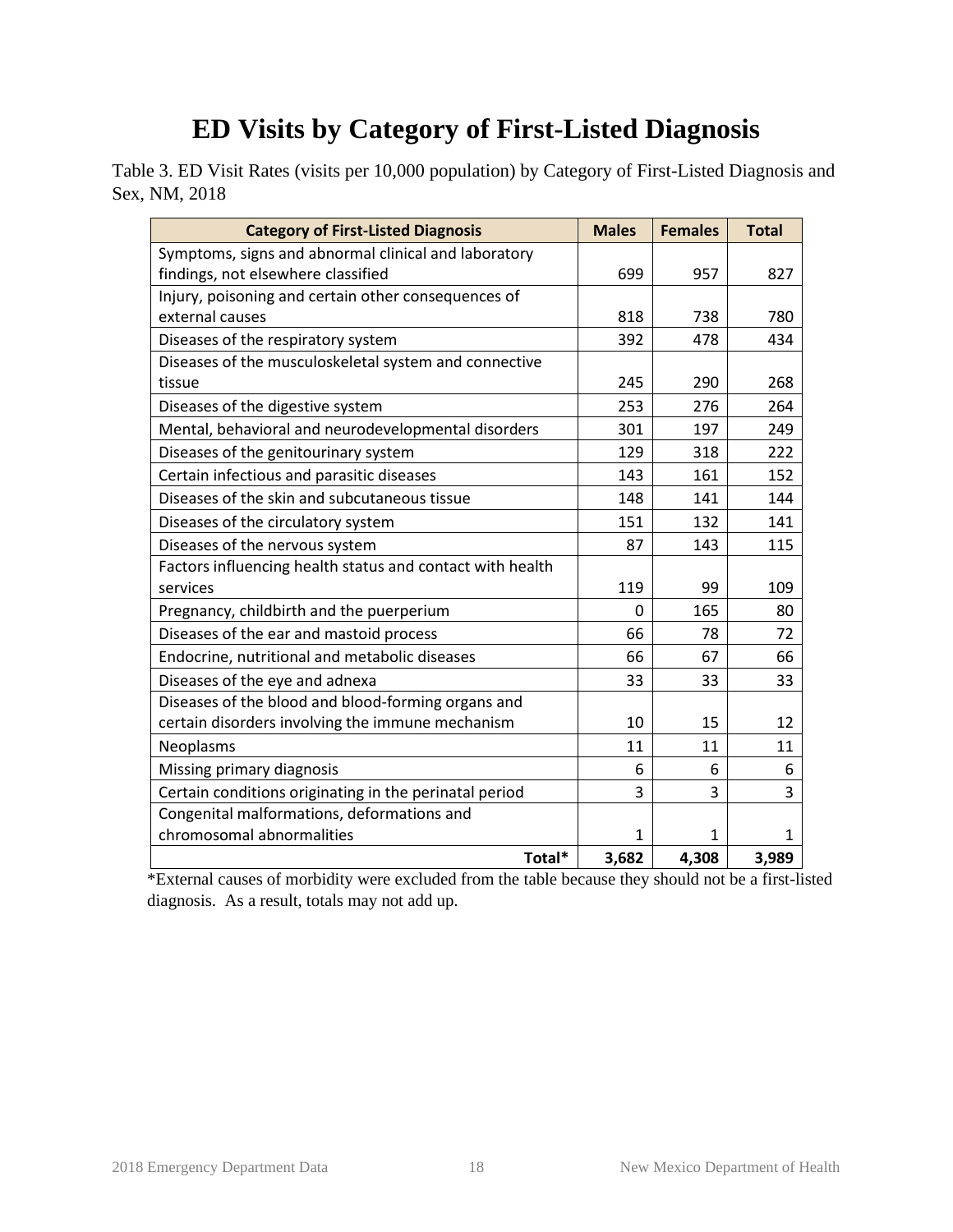<span id="page-18-0"></span>Table 4. Number of ED Visits by Category of First-Listed Diagnosis and Age Group, NM, 2018

|                                                 | <b>Age in Years</b> |         |         |         |              |  |  |
|-------------------------------------------------|---------------------|---------|---------|---------|--------------|--|--|
| <b>Category of First-Listed Diagnosis</b>       | $15$                | 15-44   | 45-64   | $65+$   | <b>Total</b> |  |  |
| Symptoms, signs and abnormal clinical and       |                     |         |         |         |              |  |  |
| laboratory findings, not elsewhere classified   | 25,030              | 71,480  | 41,883  | 35,061  | 173,454      |  |  |
| Injury, poisoning and certain other             |                     |         |         |         |              |  |  |
| consequences of external causes                 | 32,579              | 69,315  | 31,579  | 27,544  | 161,017      |  |  |
| Diseases of the respiratory system              | 30,566              | 29,049  | 14,557  | 15,225  | 89,397       |  |  |
| Diseases of the musculoskeletal system and      |                     |         |         |         |              |  |  |
| connective tissue                               | 3,400               | 23,413  | 17,455  | 12,714  | 56,982       |  |  |
| Diseases of the digestive system                | 4,884               | 22,852  | 15,310  | 13,282  | 56,328       |  |  |
| Mental, behavioral and neurodevelopmental       |                     |         |         |         |              |  |  |
| disorders                                       | 1,901               | 29,866  | 14,297  | 3,267   | 49,331       |  |  |
| Diseases of the genitourinary system            | 2,948               | 22,809  | 10,205  | 11,115  | 47,077       |  |  |
| Diseases of the circulatory system              | 527                 | 4,678   | 10,365  | 19,029  | 34,599       |  |  |
| Certain infectious and parasitic diseases       | 8,665               | 9,652   | 6,172   | 7,671   | 32,160       |  |  |
| Diseases of the skin and subcutaneous tissue    | 4,436               | 14,090  | 6,783   | 3,958   | 29,267       |  |  |
| Diseases of the nervous system                  | 1,119               | 11,438  | 6,822   | 4,570   | 23,949       |  |  |
| Factors influencing health status and contact   |                     |         |         |         |              |  |  |
| with health services                            | 3,610               | 11,236  | 4,499   | 2,748   | 22,093       |  |  |
| Pregnancy, childbirth and the puerperium        | 80                  | 15,828  | 88      | 67      | 16,063       |  |  |
| Endocrine, nutritional and metabolic diseases   | 653                 | 4,638   | 4,840   | 4,581   | 14,712       |  |  |
| Diseases of the ear and mastoid process         | 7,469               | 3,880   | 1,612   | 1,230   | 14,191       |  |  |
| Diseases of the eye and adnexa                  | 1,824               | 2,751   | 1,389   | 833     | 6,797        |  |  |
| Diseases of the blood and blood-forming         |                     |         |         |         |              |  |  |
| organs and certain disorders involving the      |                     |         |         |         |              |  |  |
| immune mechanism                                | 131                 | 730     | 825     | 1,156   | 2,842        |  |  |
| Neoplasms                                       | 46                  | 451     | 837     | 1,249   | 2,583        |  |  |
| Missing primary diagnosis                       | 245                 | 495     | 237     | 256     | 1,233        |  |  |
| Certain conditions originating in the perinatal |                     |         |         |         |              |  |  |
| period                                          | 601                 | 13      | 5       | 5       | 624          |  |  |
| Congenital malformations, deformations and      |                     |         |         |         |              |  |  |
| chromosomal abnormalities                       | 82                  | 88      | 45      | 40      | 255          |  |  |
| Total*                                          | 130,804             | 348,768 | 189,814 | 165,609 | 834,995      |  |  |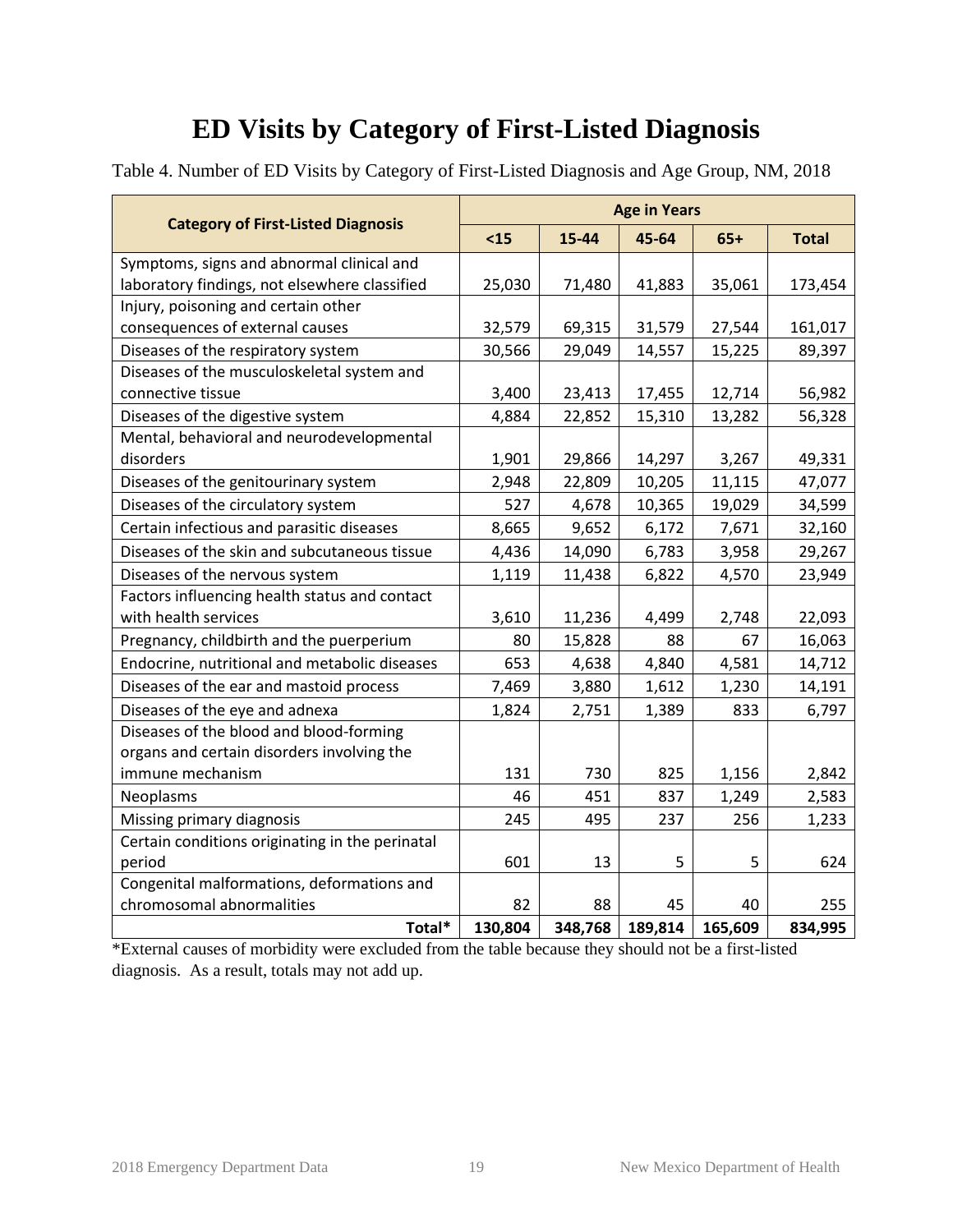<span id="page-19-0"></span>Table 5. ED Visit Rates (visits per 10,000 population) by Category of First-Listed Diagnosis and Age Group, NM, 2018

|                                                 | <b>Age in Years</b> |             |                |                |              |  |
|-------------------------------------------------|---------------------|-------------|----------------|----------------|--------------|--|
| <b>Category of First-Listed Diagnosis</b>       | $15$                | 15-44       | 45-64          | $65+$          | <b>Total</b> |  |
| Symptoms, signs and abnormal clinical and       |                     |             |                |                |              |  |
| laboratory findings, not elsewhere classified   | 625                 | 874         | 811            | 955            | 825          |  |
| Injury, poisoning and certain other             |                     |             |                |                |              |  |
| consequences of external causes                 | 814                 | 848         | 611            | 750            | 766          |  |
| Diseases of the respiratory system              | 764                 | 355         | 282            | 415            | 425          |  |
| Diseases of the musculoskeletal system and      |                     |             |                |                |              |  |
| connective tissue                               | 85                  | 286         | 338            | 346            | 271          |  |
| Diseases of the digestive system                | 122                 | 279         | 296            | 362            | 268          |  |
| Mental, behavioral and neurodevelopmental       |                     |             |                |                |              |  |
| disorders                                       | 47                  | 365         | 277            | 89             | 235          |  |
| Diseases of the genitourinary system            | 74                  | 279         | 198            | 303            | 224          |  |
| Diseases of the circulatory system              | 13                  | 57          | 201            | 518            | 165          |  |
| Certain infectious and parasitic diseases       | 216                 | 118         | 119            | 209            | 153          |  |
| Diseases of the skin and subcutaneous tissue    | 111                 | 172         | 131            | 108            | 139          |  |
| Diseases of the nervous system                  | 28                  | 140         | 132            | 124            | 114          |  |
| Factors influencing health status and contact   |                     |             |                |                |              |  |
| with health services                            | 90                  | 137         | 87             | 75             | 105          |  |
| Pregnancy, childbirth and the puerperium        | 2                   | 194         | $\overline{2}$ | $\overline{2}$ | 76           |  |
| Endocrine, nutritional and metabolic diseases   | 16                  | 57          | 94             | 125            | 70           |  |
| Diseases of the ear and mastoid process         | 187                 | 47          | 31             | 33             | 68           |  |
| Diseases of the eye and adnexa                  | 46                  | 34          | 27             | 23             | 32           |  |
| Diseases of the blood and blood-forming organs  |                     |             |                |                |              |  |
| and certain disorders involving the immune      |                     |             |                |                |              |  |
| mechanism                                       | 3                   | 9           | 16             | 31             | 14           |  |
| Neoplasms                                       | $\mathbf{1}$        | 6           | 16             | 34             | 12           |  |
| Missing primary diagnosis                       | 6                   | 6           | 5              | $\overline{7}$ | 6            |  |
| Certain conditions originating in the perinatal |                     |             |                |                |              |  |
| period                                          | 15                  | $\mathbf 0$ | 0              | 0              | 3            |  |
| Congenital malformations, deformations and      |                     |             |                |                |              |  |
| chromosomal abnormalities                       | $\overline{2}$      | 1           | 1              | 1              | 1            |  |
| Total*                                          | 3,268               | 4,265       | 3,675          | 4,510          | 3,973        |  |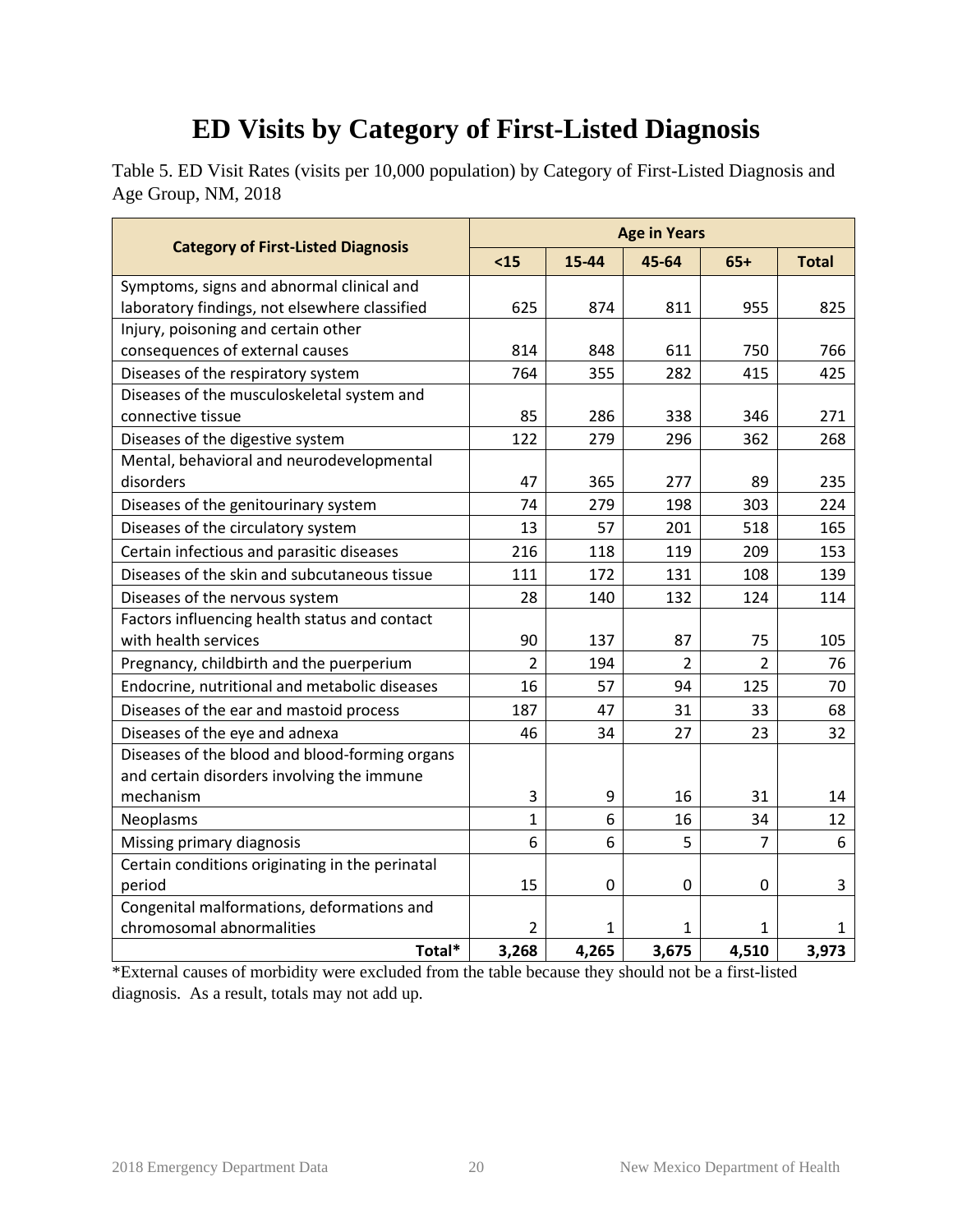<span id="page-20-0"></span>Table 6. Number of ED Visits by Category of First-Listed Diagnosis and Region, NM, 2018

|                                                     | <b>Health Region</b> |           |              |           |           |              |
|-----------------------------------------------------|----------------------|-----------|--------------|-----------|-----------|--------------|
| <b>Category of First-Listed Diagnosis</b>           | <b>NW</b>            | <b>NE</b> | <b>Metro</b> | <b>SE</b> | <b>SW</b> | <b>Total</b> |
| Symptoms, signs and abnormal clinical and           |                      |           |              |           |           |              |
| laboratory findings, not elsewhere classified       | 17,763               | 25,386    | 71,977       | 26,306    | 32,022    | 173,454      |
| Injury, poisoning and certain other consequences of |                      |           |              |           |           |              |
| external causes                                     | 20,401               | 23,295    | 57,004       | 28,588    | 31,729    | 161,017      |
| Diseases of the respiratory system                  | 11,490               | 12,266    | 26,515       | 18,410    | 20,716    | 89,397       |
| Diseases of the musculoskeletal system and          |                      |           |              |           |           |              |
| connective tissue                                   | 5,136                | 8,678     | 21,669       | 9,600     | 11,899    | 56,982       |
| Diseases of the digestive system                    | 6,802                | 8,032     | 19,285       | 9,834     | 12,375    | 56,328       |
| Mental, behavioral and neurodevelopmental           |                      |           |              |           |           |              |
| disorders                                           | 6,006                | 7,282     | 22,604       | 5,421     | 8,018     | 49,331       |
| Diseases of the genitourinary system                | 4,669                | 6,310     | 17,562       | 8,280     | 10,256    | 47,077       |
| Diseases of the circulatory system                  | 3,100                | 4,798     | 12,283       | 6,297     | 8,121     | 34,599       |
| Certain infectious and parasitic diseases           | 3,944                | 4,026     | 11,679       | 6,193     | 6,318     | 32,160       |
| Diseases of the skin and subcutaneous tissue        | 3,474                | 4,624     | 10,086       | 5,248     | 5,835     | 29,267       |
| Diseases of the nervous system                      | 2,203                | 3,353     | 8,748        | 4,433     | 5,212     | 23,949       |
| Factors influencing health status and contact with  |                      |           |              |           |           |              |
| health services                                     | 1,917                | 3,564     | 6,604        | 3,318     | 6,690     | 22,093       |
| Pregnancy, childbirth and the puerperium            | 1,642                | 1,889     | 5,109        | 3,598     | 3,825     | 16,063       |
| Endocrine, nutritional and metabolic diseases       | 2,131                | 2,142     | 5,693        | 2,190     | 2,556     | 14,712       |
| Diseases of the ear and mastoid process             | 1,587                | 1,762     | 4,403        | 3,074     | 3,365     | 14,191       |
| Diseases of the eye and adnexa                      | 916                  | 863       | 2,348        | 1,286     | 1,384     | 6,797        |
| Diseases of the blood and blood-forming organs      |                      |           |              |           |           |              |
| and certain disorders involving the immune          |                      |           |              |           |           |              |
| mechanism                                           | 316                  | 410       | 996          | 501       | 619       | 2,842        |
| Neoplasms                                           | 271                  | 426       | 1,018        | 307       | 561       | 2,583        |
| Missing primary diagnosis                           | 4                    | 981       | 47           | 184       | 17        | 1,233        |
| Certain conditions originating in the perinatal     |                      |           |              |           |           |              |
| period                                              | 107                  | 77        | 209          | 78        | 153       | 624          |
| Congenital malformations, deformations and          |                      |           |              |           |           |              |
| chromosomal abnormalities                           | 30                   | 28        | 113          | 37        | 47        | 255          |
| Total*                                              | 93,915               | 120,194   | 305,968      | 143,191   | 171,727   | 834,995      |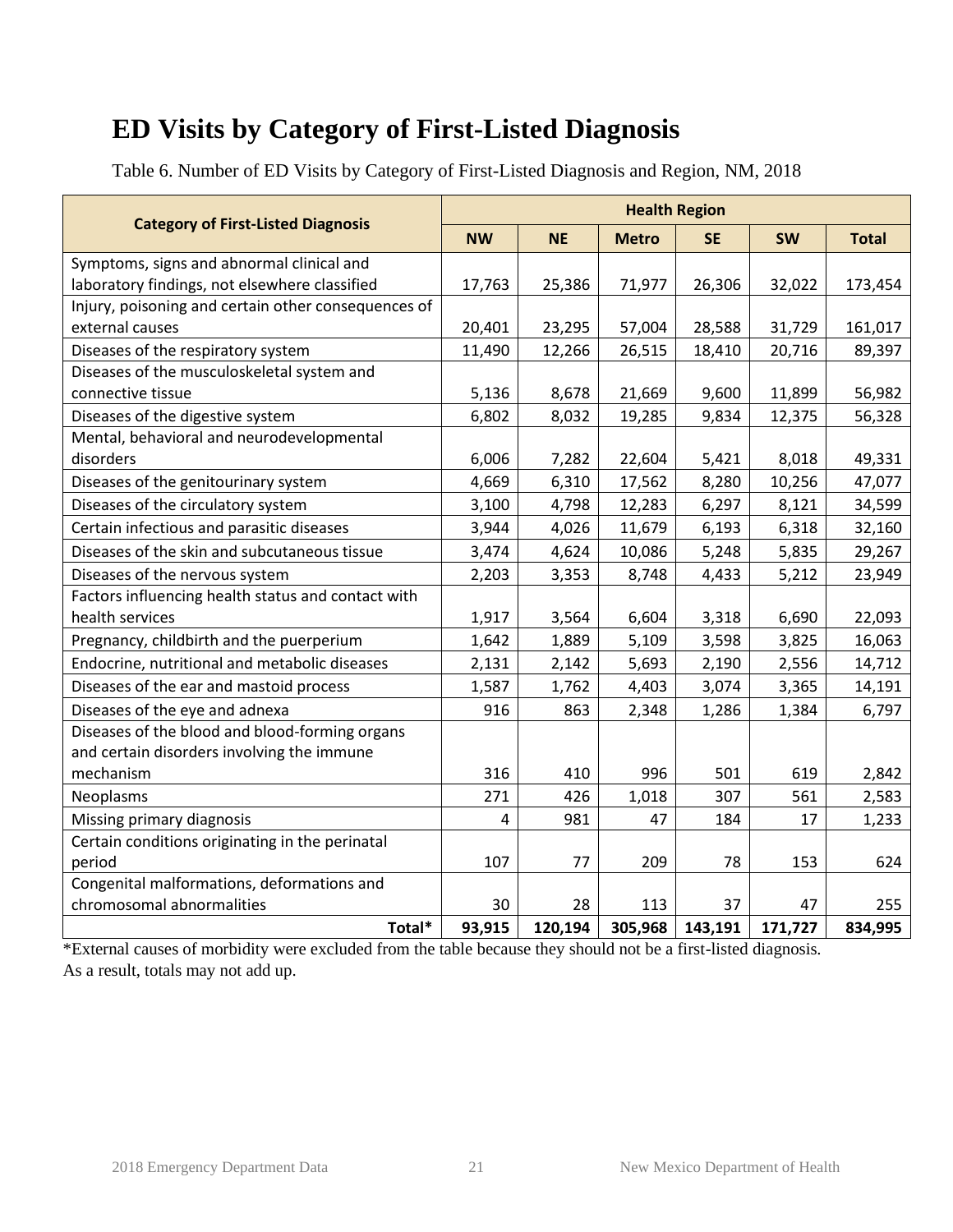<span id="page-21-0"></span>Table 7. ED Visit Rates (visits per 10,000 population) by Category of First-Listed Diagnosis and Region, NM, 2018

|                                                        | <b>Health Region</b> |                |                |           |              |              |
|--------------------------------------------------------|----------------------|----------------|----------------|-----------|--------------|--------------|
| <b>Category of First-Listed Diagnosis</b>              | <b>NW</b>            | <b>NE</b>      | <b>Metro</b>   | <b>SE</b> | <b>SW</b>    | <b>Total</b> |
| Symptoms, signs and abnormal clinical and              |                      |                |                |           |              |              |
| laboratory findings, not elsewhere classified          | 796                  | 880            | 783            | 906       | 860          | 827          |
| Injury, poisoning and certain other consequences of    |                      |                |                |           |              |              |
| external causes                                        | 917                  | 839            | 636            | 981       | 857          | 780          |
| Diseases of the respiratory system                     | 505                  | 453            | 299            | 624       | 558          | 434          |
| Diseases of the musculoskeletal system and             |                      |                |                |           |              |              |
| connective tissue                                      | 232                  | 286            | 231            | 336       | 321          | 268          |
| Diseases of the digestive system                       | 308                  | 266            | 205            | 340       | 328          | 264          |
| Mental, behavioral and neurodevelopmental              |                      |                |                |           |              |              |
| disorders                                              | 285                  | 276            | 257            | 194       | 230          | 249          |
| Diseases of the genitourinary system                   | 212                  | 213            | 189            | 286       | 269          | 222          |
| Certain infectious and parasitic diseases              | 173                  | 142            | 127            | 209       | 165          | 152          |
| Diseases of the skin and subcutaneous tissue           | 157                  | 172            | 113            | 185       | 163          | 144          |
| Diseases of the circulatory system                     | 130                  | 117            | 116            | 203       | 185          | 141          |
| Diseases of the nervous system                         | 101                  | 115            | 94             | 158       | 144          | 115          |
| Factors influencing health status and contact with     |                      |                |                |           |              |              |
| health services                                        | 86                   | 137            | 74             | 114       | 185          | 109          |
| Pregnancy, childbirth and the puerperium               | 76                   | 81             | 58             | 122       | 100          | 81           |
| Diseases of the ear and mastoid process                | 70                   | 69             | 52             | 105       | 94           | 72           |
| Endocrine, nutritional and metabolic diseases          | 96                   | 67             | 59             | 74        | 65           | 66           |
| Diseases of the eye and adnexa                         | 41                   | 31             | 26             | 45        | 38           | 33           |
| Diseases of the blood and blood-forming organs and     |                      |                |                |           |              |              |
| certain disorders involving the immune mechanism       | 14                   | 12             | 10             | 17        | 15           | 12           |
| Neoplasms                                              | 11                   | 11             | 10             | 10        | 13           | 11           |
| Missing primary diagnosis                              | 0                    | 36             | 1              | 7         | 0            | 7            |
| Certain conditions originating in the perinatal period | 5                    | $\overline{4}$ | $\overline{3}$ | 3         | 4            | 4            |
| Congenital malformations, deformations and             |                      |                |                |           |              |              |
| chromosomal abnormalities                              | 1                    | 1              | 1              | 1         | $\mathbf{1}$ | $\mathbf{1}$ |
| Total*                                                 | 4,216                | 4,208          | 3,344          | 4,919     | 4,594        | 3,989        |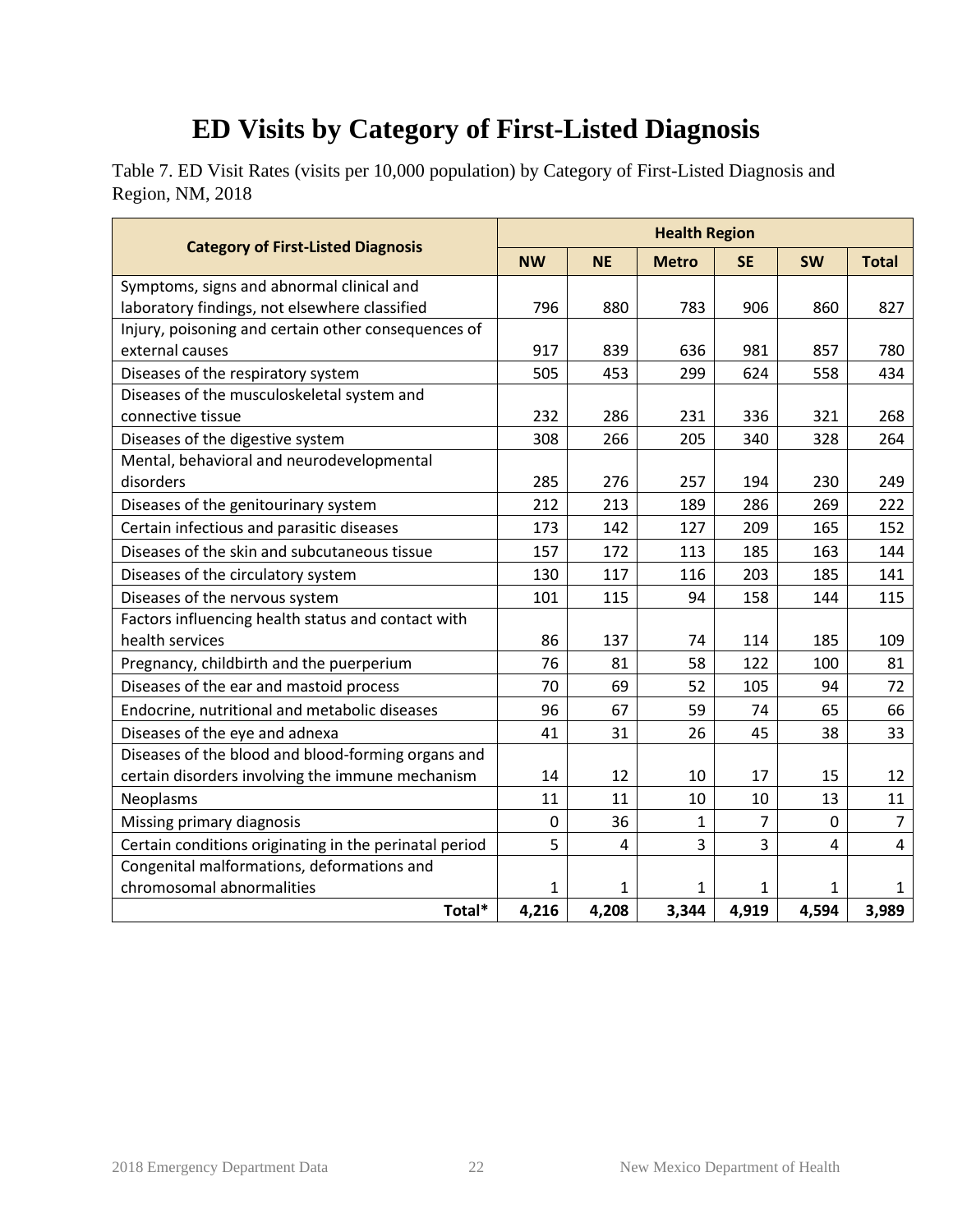#### **Discharges by Discharge Status**

| <b>Disposition</b>                                                                         | <b>Males</b> | <b>Females</b> | <b>Total</b> |
|--------------------------------------------------------------------------------------------|--------------|----------------|--------------|
| Discharged to Home or Self-Care (Routine Discharge)                                        | 330,730      | 406,696        | 737,426      |
| Discharged/Transferred to Another Type of Institution/Facility                             | 13,180       | 11,974         | 25,154       |
| Admitted as an Inpatient to This Hospital                                                  | 8,119        | 8,340          | 16,459       |
| Left Against Medical Advice                                                                | 7,668        | 7,098          | 14,766       |
| Other Discharge                                                                            | 6,591        | 5,595          | 12,186       |
| Discharged/Transferred to a Skilled Nursing Facility                                       | 2,904        | 3,565          | 6,469        |
| Expired                                                                                    | 3,544        | 2,909          | 6,453        |
| Discharged/Transferred to Another General Hospital                                         | 3,206        | 2,570          | 5,776        |
| Discharged/Transferred to a Federal Health Care Facility                                   | 1,579        | 1,929          | 3,508        |
| Discharged/Transferred to Home Under Care of Organized<br>Home Health Service Organization | 1,359        | 1,538          | 2,897        |
| Discharged/Transferred to Court/Law Enforcement                                            | 1,770        | 738            | 2,508        |
| Discharged/Transferred to Hospice -Home                                                    | 511          | 526            | 1,037        |
| Discharged/Transferred to Hospice - Medical Facility                                       | 180          | 176            | 356          |

<span id="page-22-1"></span><span id="page-22-0"></span>Table 8. Number of Discharges by Discharge Status and Sex, NM, 2018

### **Ambulatory Care Sensitive Conditions**

<span id="page-22-3"></span><span id="page-22-2"></span>

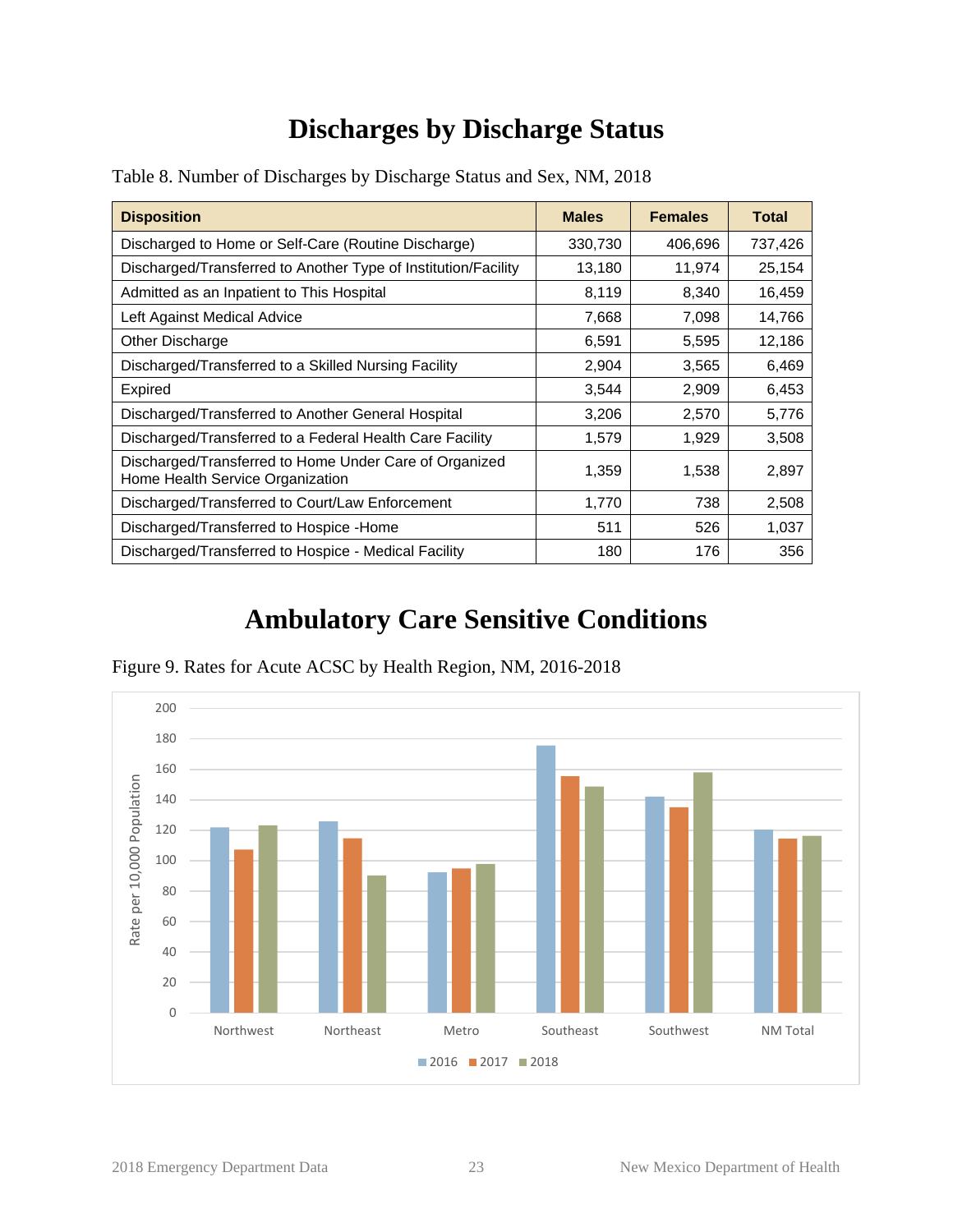

<span id="page-23-0"></span>Figure 10. Rates for Acute ACSC by Type of Condition and Health Region, NM, 2018

<span id="page-23-1"></span>Figure 11. Rates for Chronic ACSC by Health Region, NM, 2016-2018

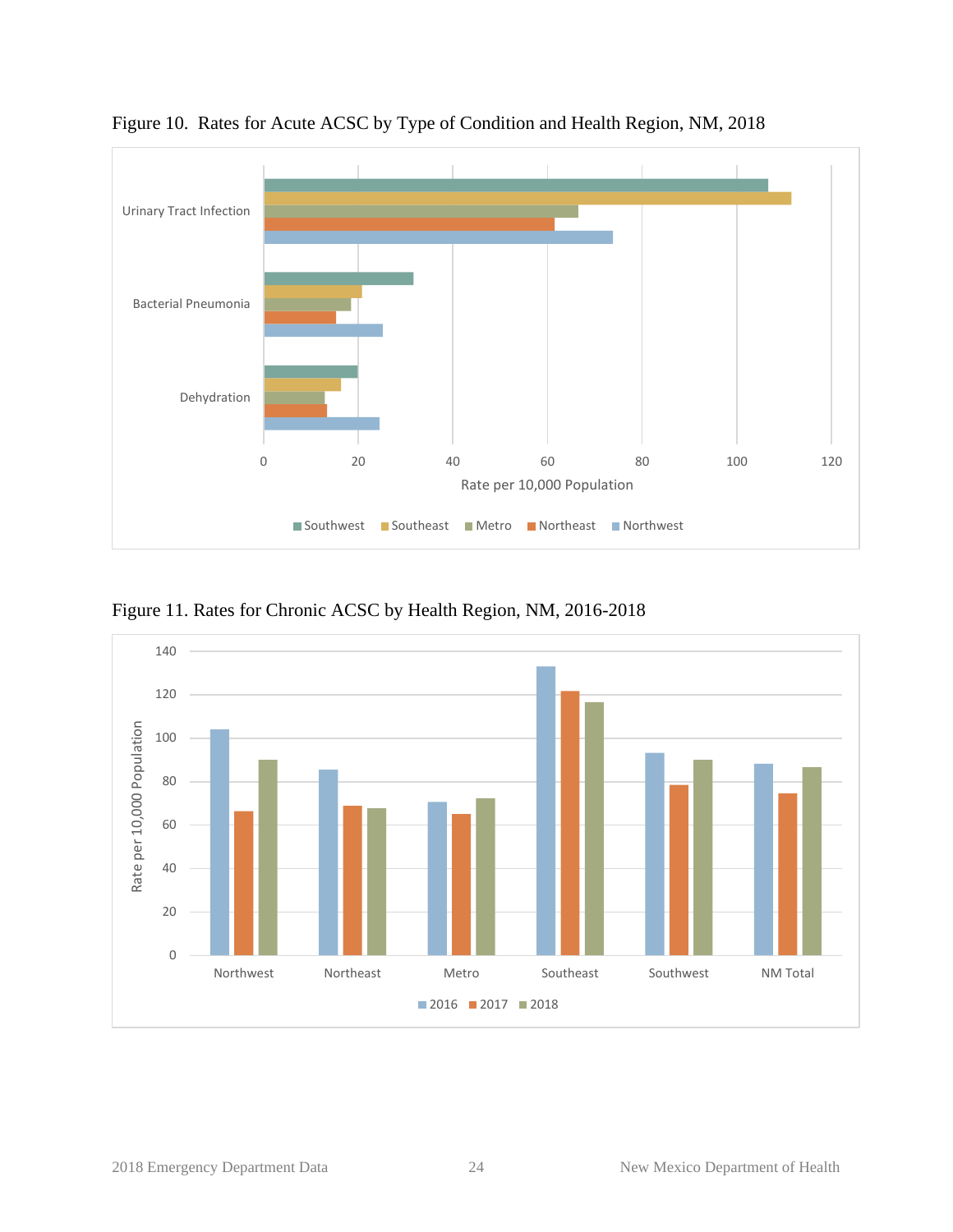

<span id="page-24-0"></span>Figure 12. Rates for Chronic ACSC by Type of Condition and Health Region, NM, 2018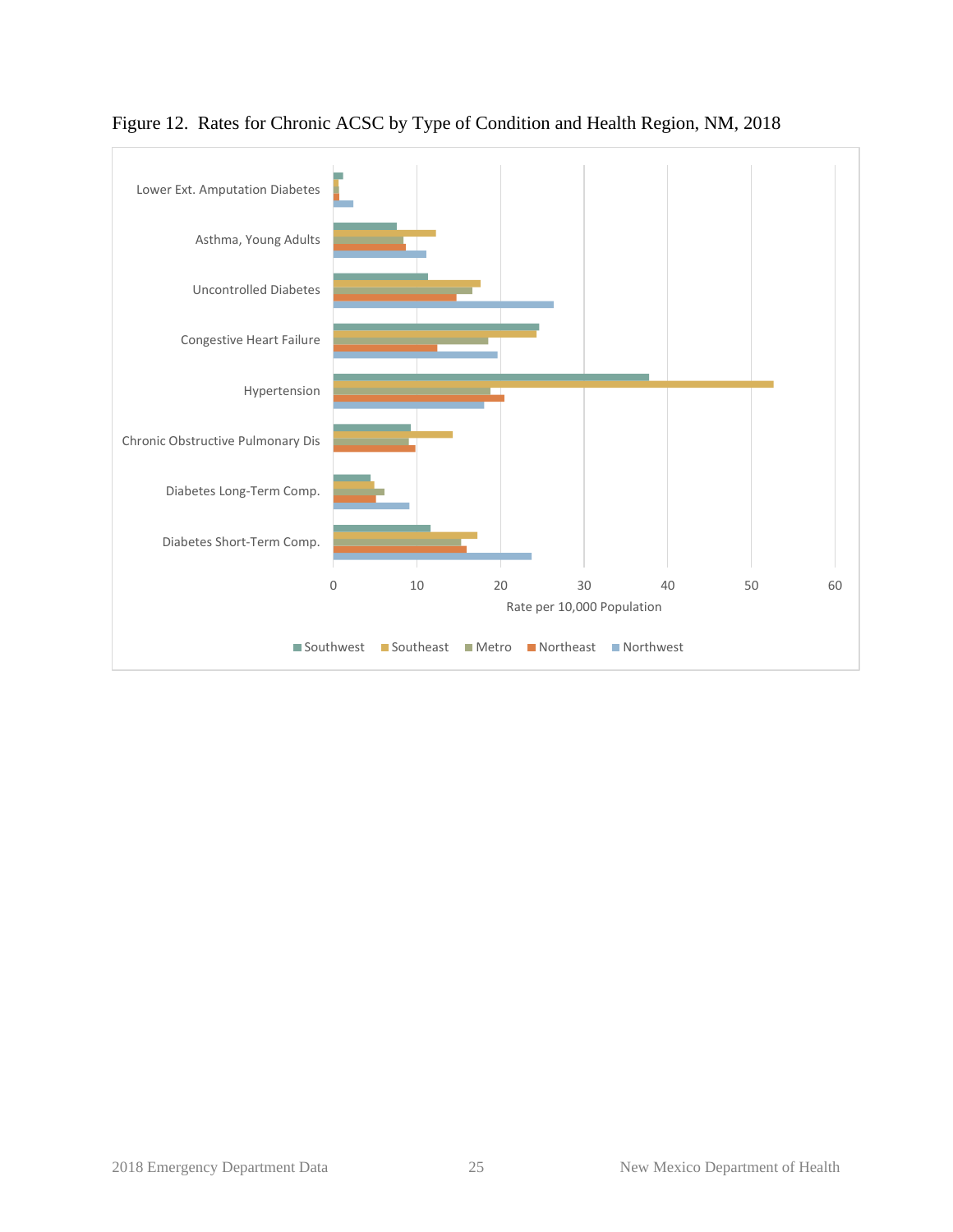### **Infectious Disease – Hepatitis C Virus (HCV)**



<span id="page-25-1"></span><span id="page-25-0"></span>Figure 13. Rates for Hepatitis C Virus by Age Group and Sex, NM, 2018

<span id="page-25-2"></span>Figure 14. Rates for Hepatitis C Virus by Health Region, NM, 2016-2018

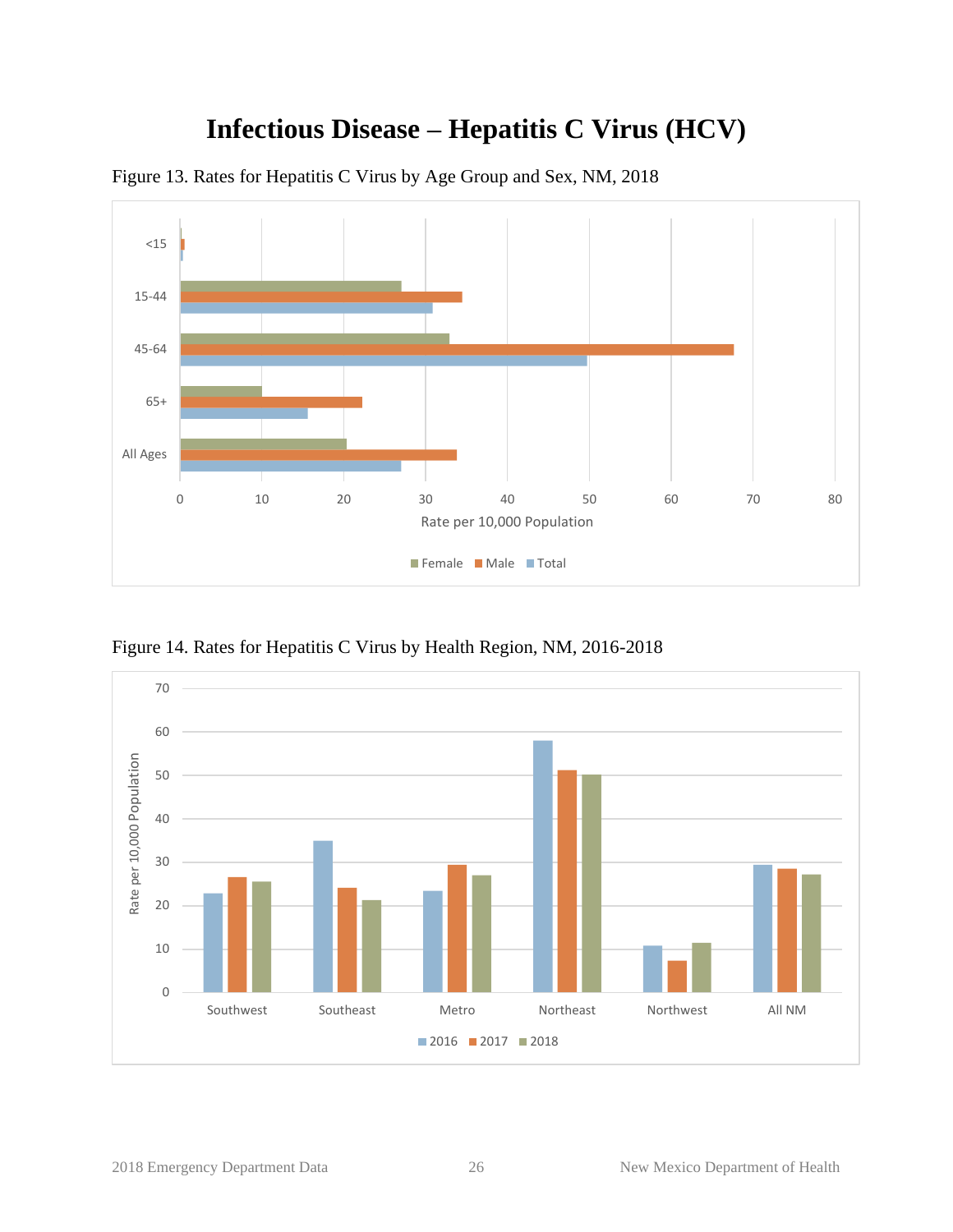### <span id="page-26-0"></span>**Chronic Disease & Environmental Health Related Visits – Asthma**



<span id="page-26-1"></span>Figure 15. Rates for Asthma by Age Group and Sex, NM, 2018

<span id="page-26-2"></span>Figure 16. Rates for Asthma by Health Region, NM, 2016-2018

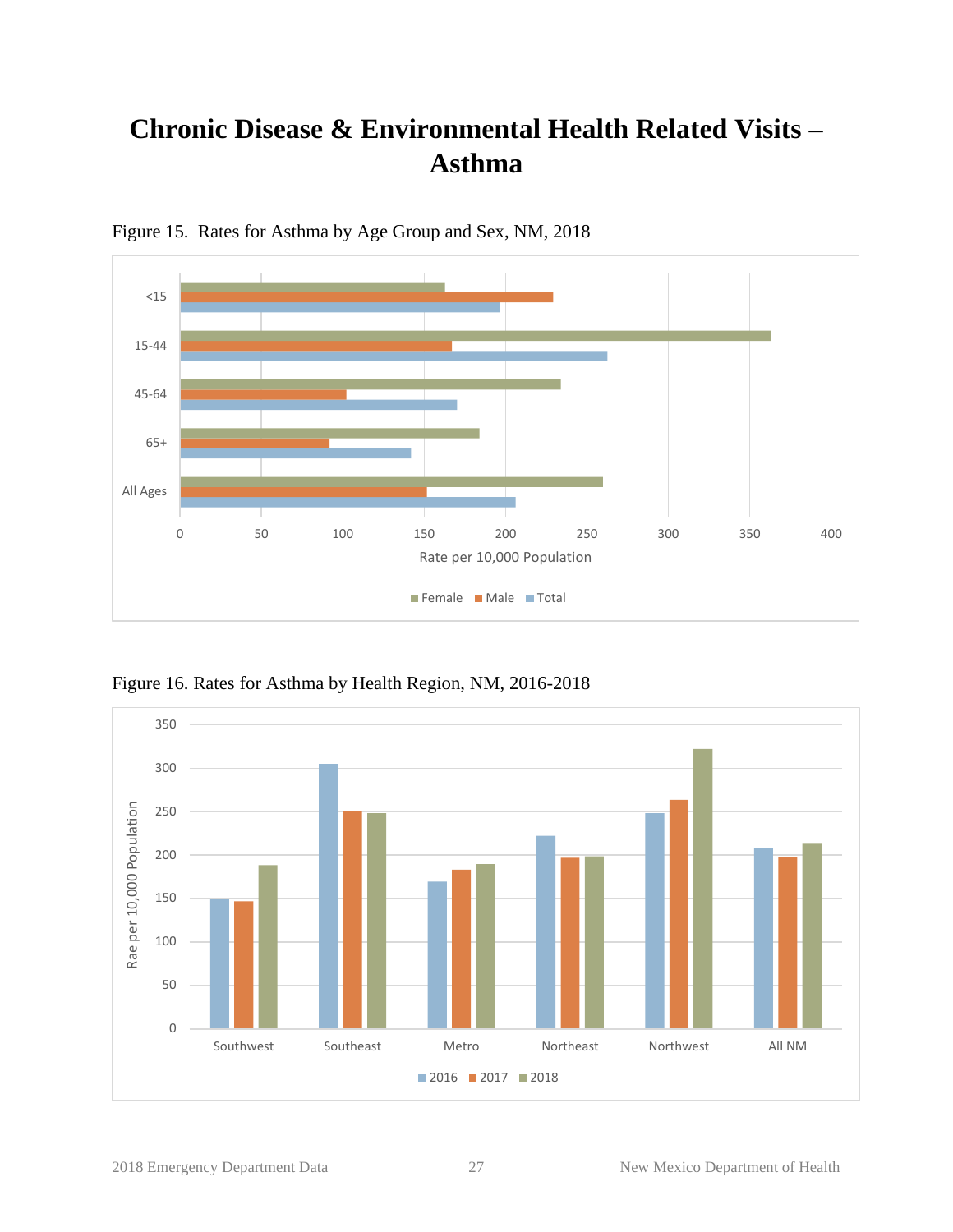### **Injury**



<span id="page-27-1"></span><span id="page-27-0"></span>Figure 17. Rates for Opioid Overdose by Age Group and Sex, NM, 2018

<span id="page-27-2"></span>Figure 18. Rates for Opioid Overdose by Health Region, NM, 2016-2018

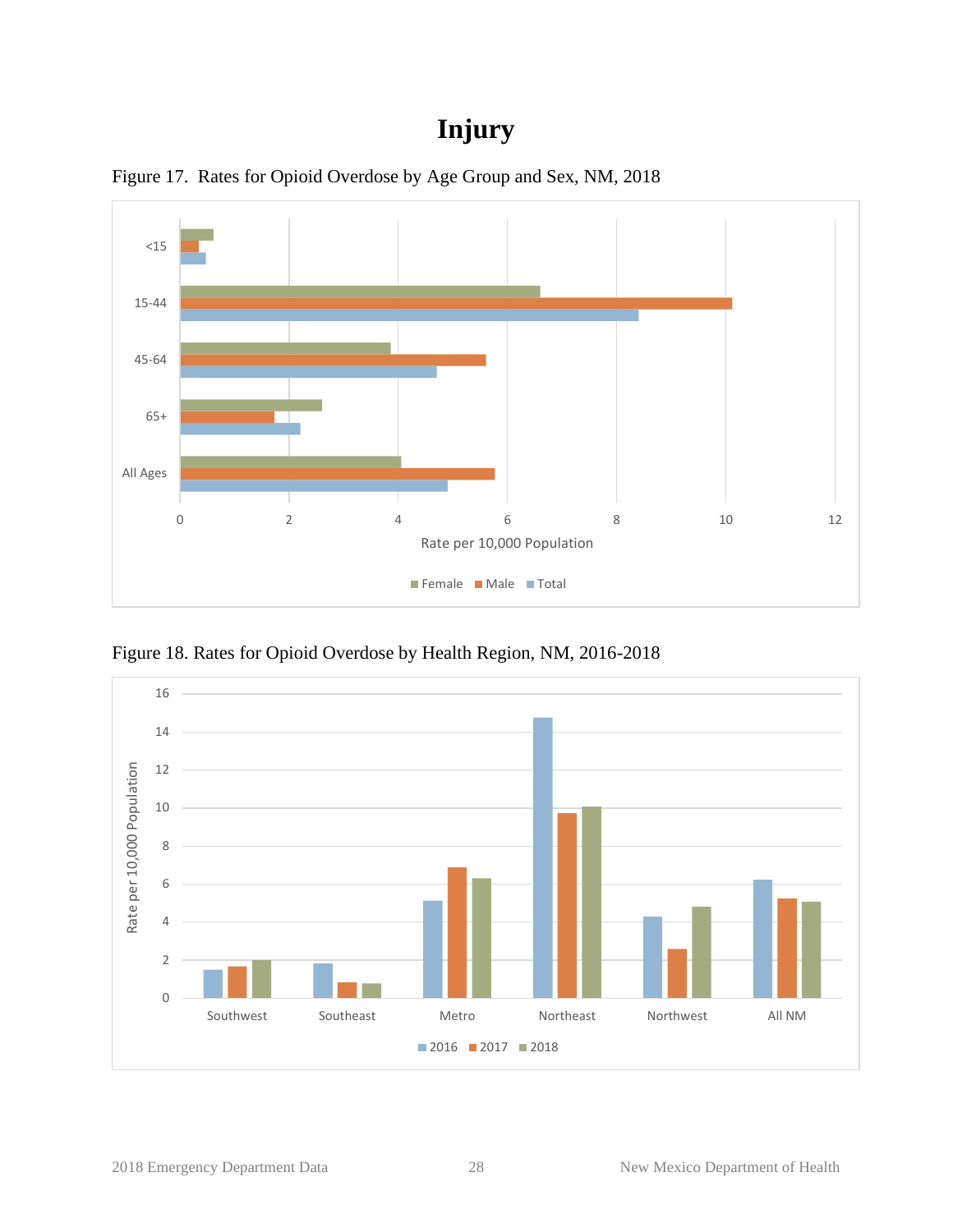

<span id="page-28-0"></span>Figure 19. Rates for Heroin Overdose by Age Group and Sex, NM, 2018

<span id="page-28-1"></span>Figure 20. Rates for Heroin Overdose by Health Region, NM, 2016-2018

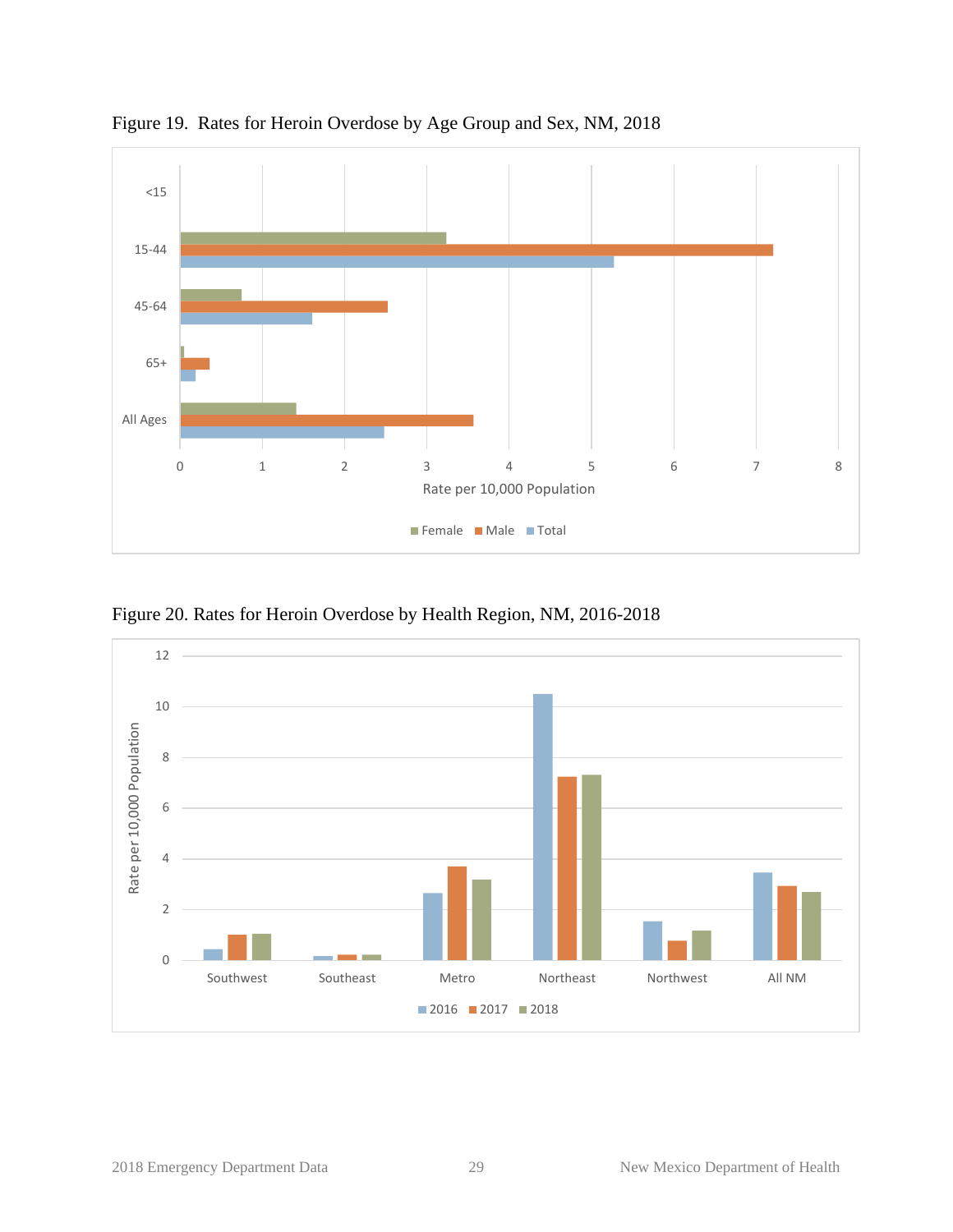

<span id="page-29-0"></span>Figure 21. Rates for Fall Injuries by Age Group and Sex, NM, 2018

<span id="page-29-1"></span>Figure 22. Rates for Fall Injuries by Health Region, NM, 2016-2018

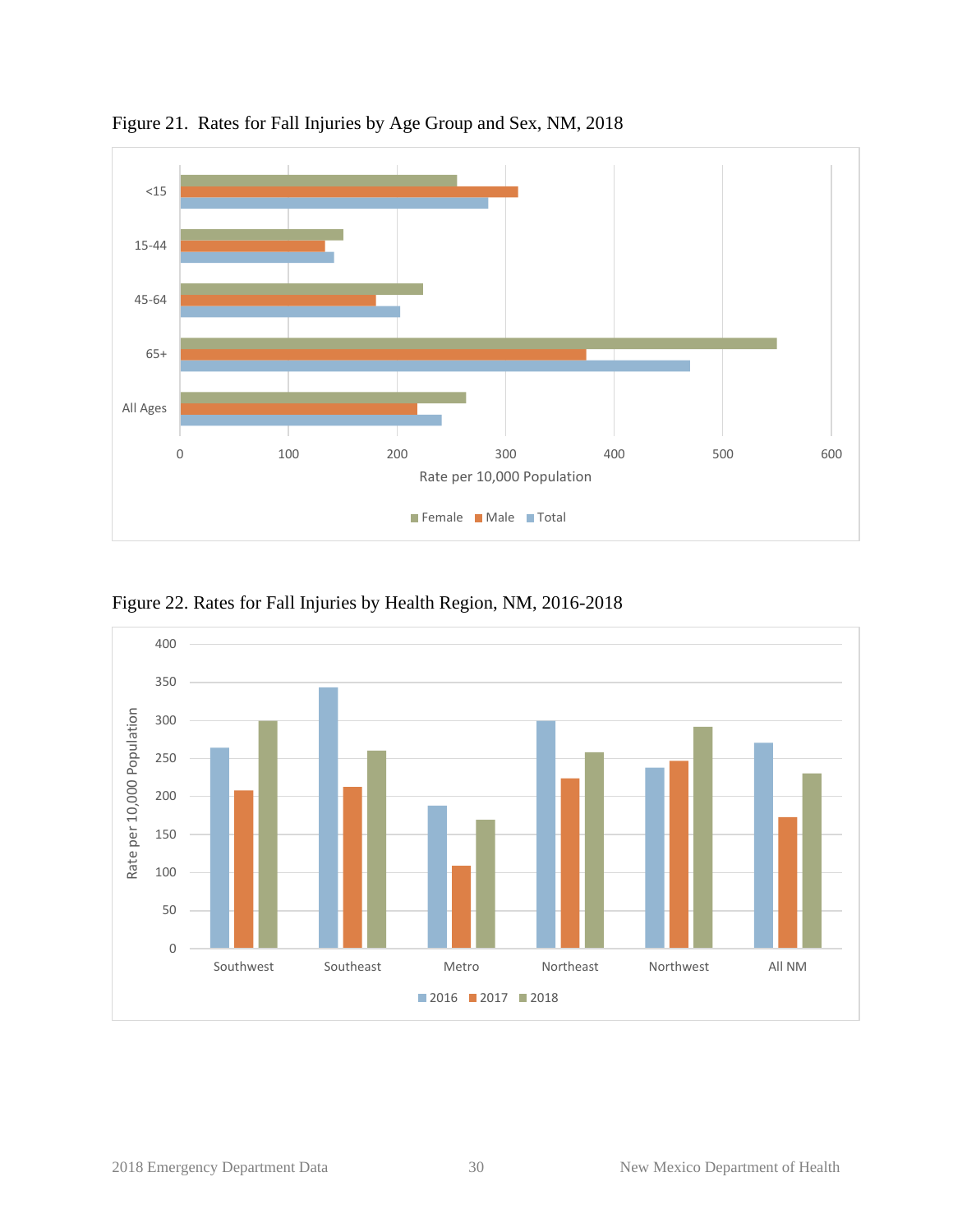

<span id="page-30-0"></span>Figure 23. Rates for Motor Vehicle Injuries by Age Group and Sex, NM, 2018

<span id="page-30-1"></span>Figure 24. Rates for Motor Vehicle Injuries by Health Region, NM, 2016-2018

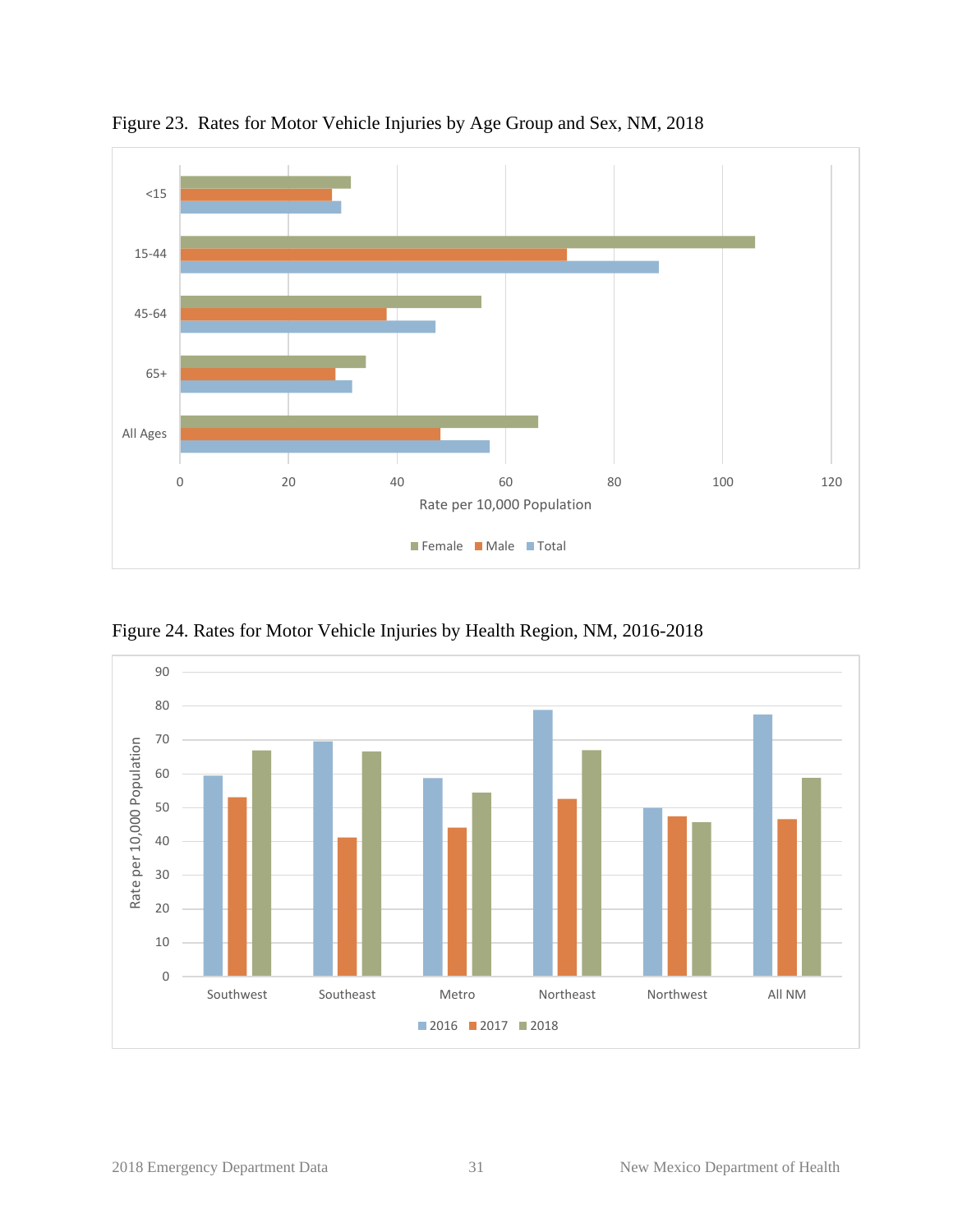| <b>Diagnosis Category</b>                                                                              | <b>ICD-10-CM</b><br>Range |
|--------------------------------------------------------------------------------------------------------|---------------------------|
| Certain infectious and parasitic diseases                                                              | A00 - B99                 |
| Neoplasms                                                                                              | C00 - D49                 |
| Diseases of the blood and blood-forming organs<br>and certain disorders involving the immune mechanism | D50 - D89                 |
| Endocrine, nutritional and metabolic diseases                                                          | E00 - E89                 |
| Mental, behavioral and neurodevelopmental disorders                                                    | F01 - F99                 |
| Diseases of the nervous system                                                                         | G00 - G99                 |
| Diseases of the eye and adnexa                                                                         | H00 - H59                 |
| Diseases of the ear and mastoid process                                                                | H60 - H95                 |
| Diseases of the circulatory system                                                                     | $100 - 199$               |
| Diseases of the respiratory system                                                                     | $JOO - J99$               |
| Diseases of the digestive system                                                                       | K00 - K95                 |
| Diseases of the skin and subcutaneous tissue                                                           | LOO - L99                 |
| Diseases of the musculoskeletal system<br>and connective tissue                                        | M00 - M99                 |
| Diseases of the genitourinary system                                                                   | N00 - N99                 |
| Pregnancy, childbirth and the puerperium                                                               | O00 - O9A                 |
| Certain conditions originating in the perinatal period                                                 | P00 - P96                 |
| Congenital malformations, deformations<br>and chromosomal abnormalities                                | Q00 - Q99                 |
| Symptoms, signs and abnormal clinical<br>and laboratory findings, not elsewhere classified             | R00 - R99                 |
| Injury, poisoning and certain other consequences<br>of external causes                                 | $SOO - T88$               |
| <b>External causes of morbidity</b>                                                                    | V00 - Y99                 |
| Factors influencing health status and contact<br>with health services                                  | Z00 - Z99                 |

#### <span id="page-31-0"></span>Appendix: Diagnosis Category ICD-10-CM Codes